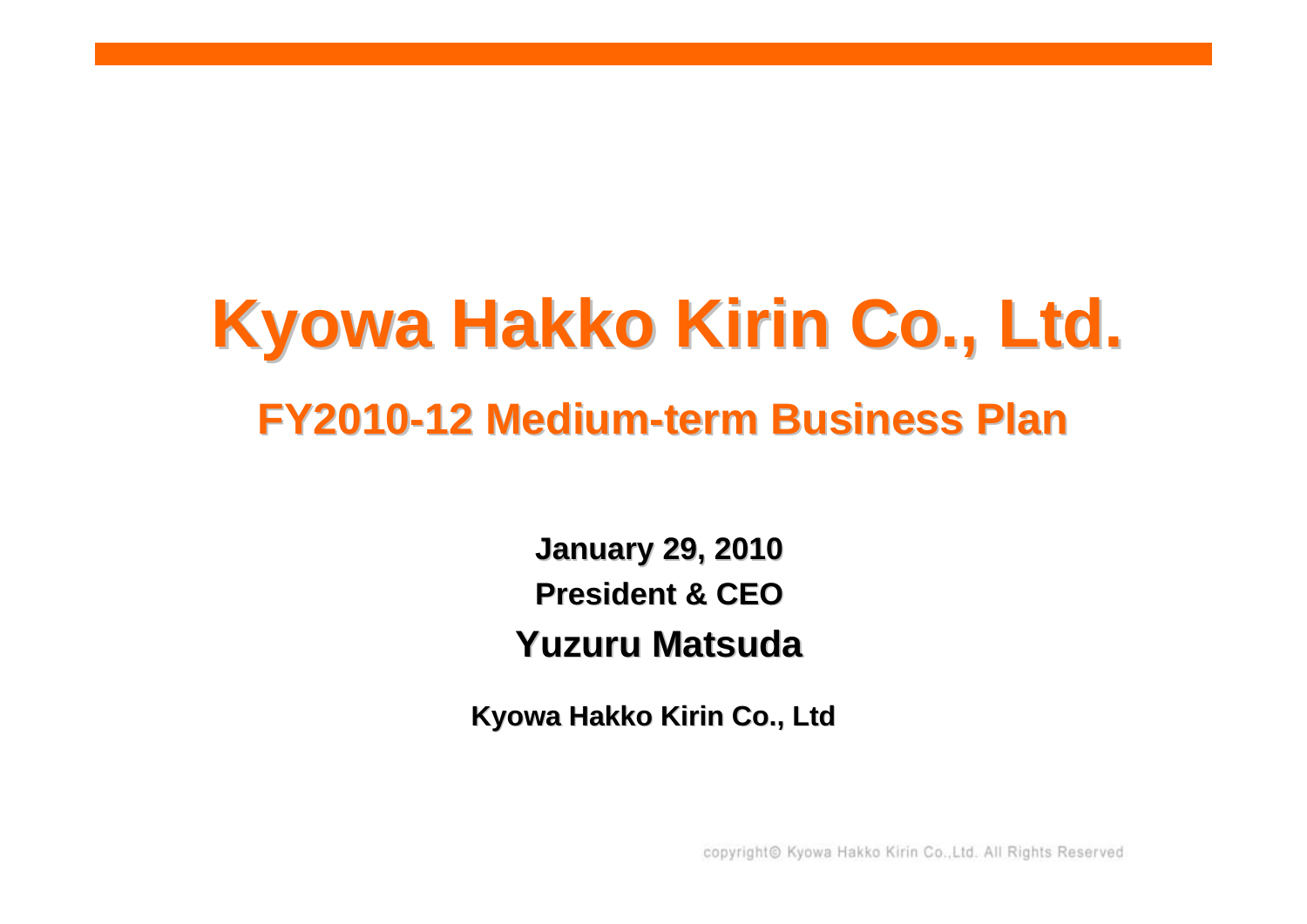## Notice:

Forecasts for operating results, the status of R&D and other matters are judgments based on information currently available.

Actual results could be materially different for a wide variety of reasons including changes to foreign exchange rates and the economic environment.

This document refers to the 2009 results as those of the 12-month period from January 1, 2009 to December 31, 2009 which consists of the results of the consolidated fourth quarter of fiscal 2008 (the 3-month period from January 1, 2009 to March 31, 2009) and consolidated fiscal 2009 (the 9-month period from April 1, 2009 to December 31, 2009).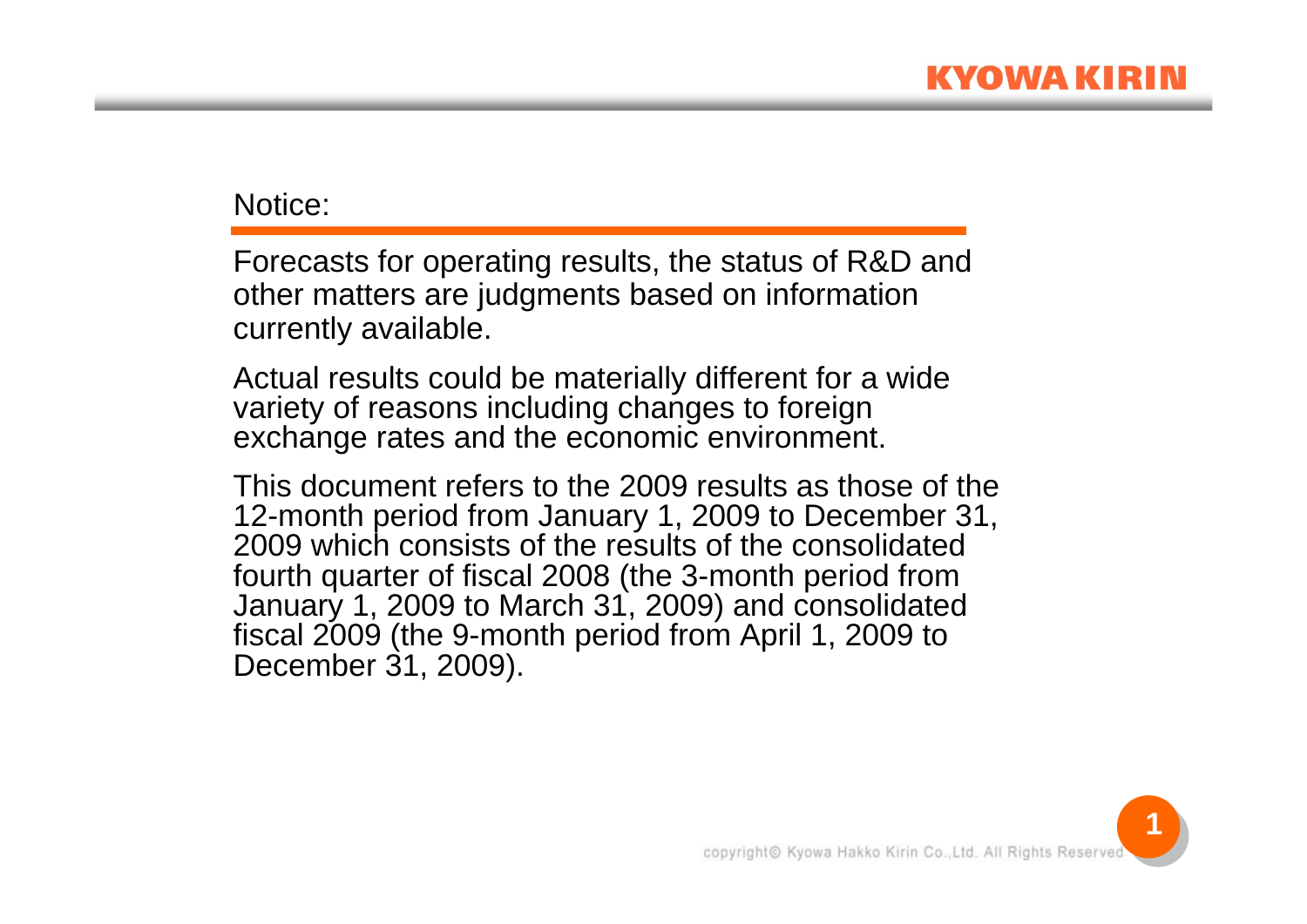## Contents

|    |                                                                | Page |
|----|----------------------------------------------------------------|------|
| >> | <b>Business portfolio</b>                                      | 4    |
| >> | Outline of FY2010-12 medium-term<br>business plan              | 6    |
| >> | <b>Pharmaceuticals business</b><br>- Medium-term business plan |      |
| >> | <b>Bio-Chemicals business</b><br>- Medium term business plan   | 25   |
| >> | <b>Chemicals business</b><br>- Medium term business plan       | 27   |
| >> | Shareholder returns                                            |      |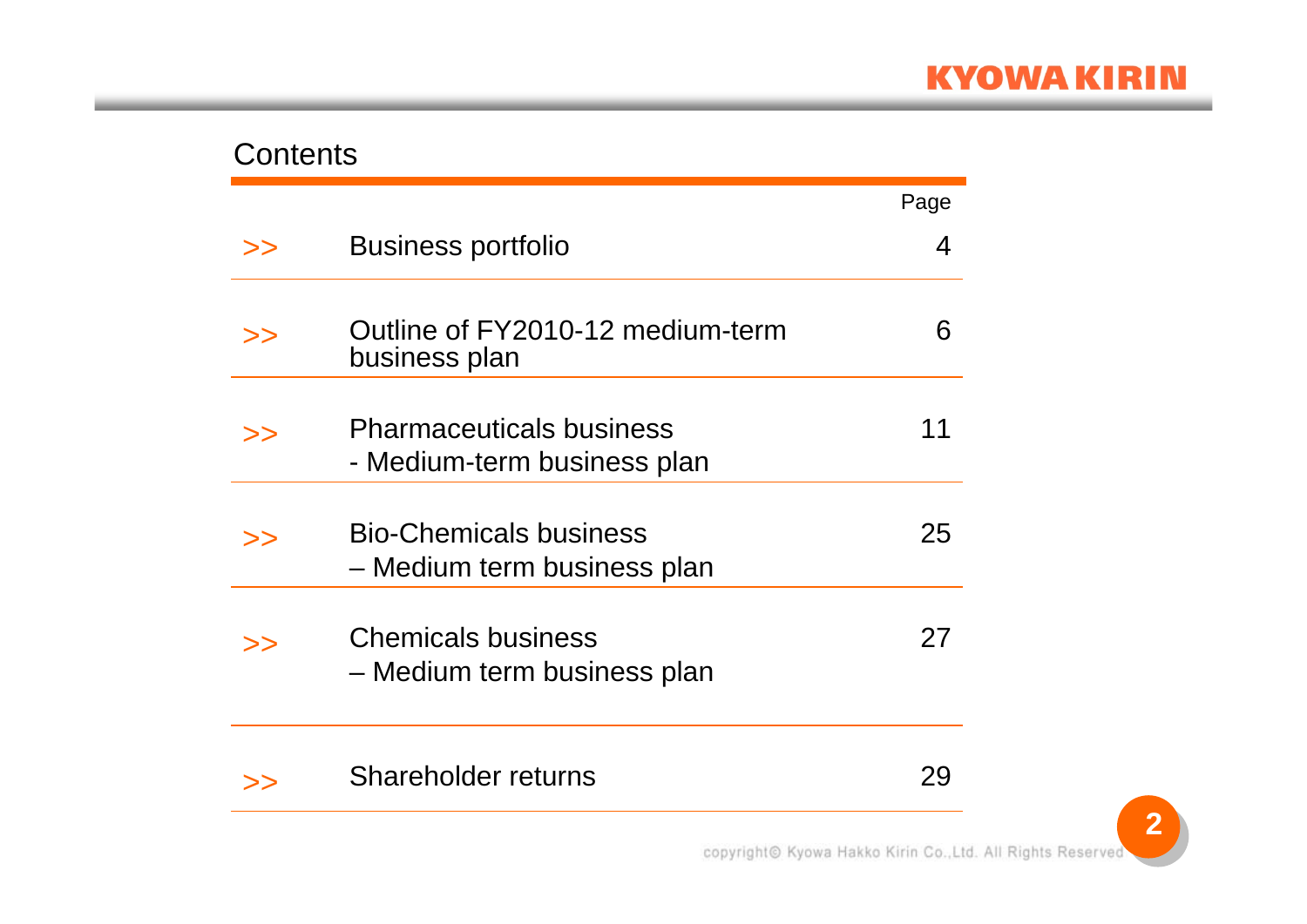## **Efficiently use business resources to promote rapid progress in our development pipeline rapid progress in our development pipeline**

- $\bullet$ Select and concentrate business portfolio
- $\bullet$ Strengthen profitability by reorganizing production facility locations
- $\bullet$ Develop our world-class therapeutic antibody business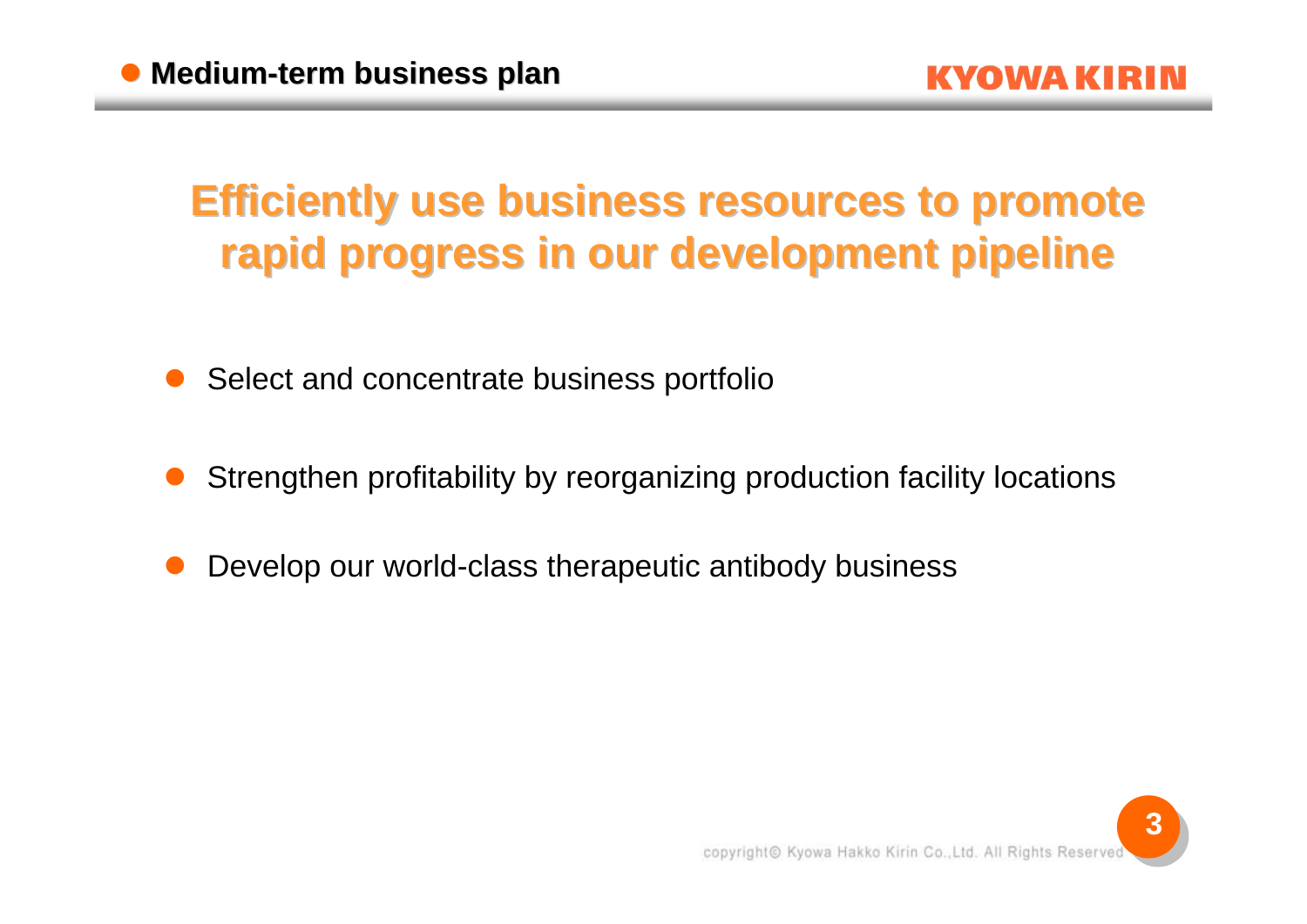## **KYOWA KIRIN**

Business portfolio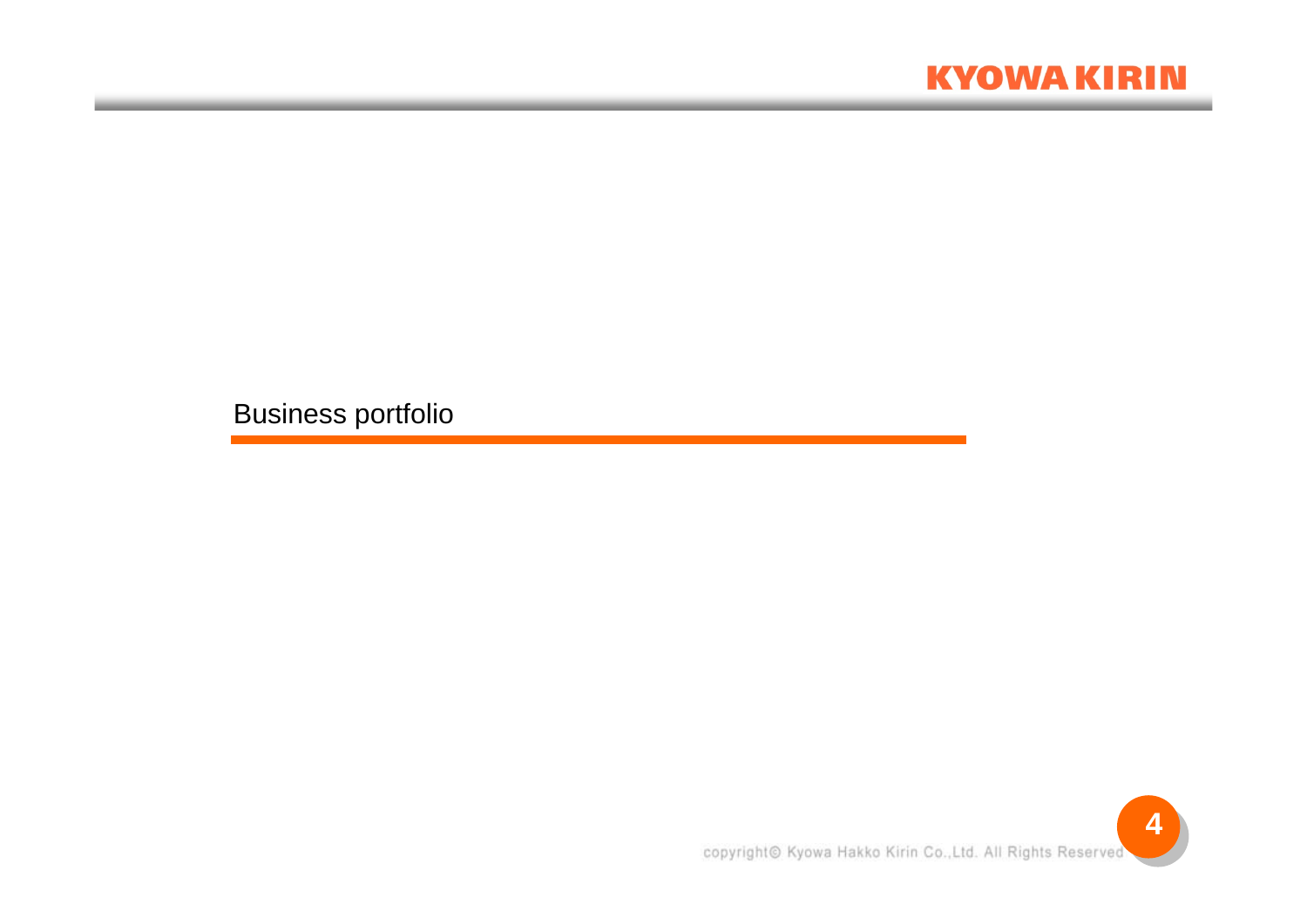## **• Business portfolio**

## **KYOWA KIRIN**

| October<br>2008                                           | January<br>2009                          | January<br>January<br>2010<br>2011                                                |                                                                                                           |
|-----------------------------------------------------------|------------------------------------------|-----------------------------------------------------------------------------------|-----------------------------------------------------------------------------------------------------------|
| <b>Pharmaceuticals Business</b>                           |                                          |                                                                                   |                                                                                                           |
| Kyowa Hakko<br><b>Kirin Pharma</b>                        | Oct. 2008<br><b>Business integration</b> | <b>KYOWA KIRIN</b>                                                                |                                                                                                           |
| <b>Bio-Chemicals Business</b>                             |                                          |                                                                                   |                                                                                                           |
| <b>Pharmaceutical and</b><br>industrial use raw materials |                                          | KYOWA HAKKO BIO CO., LTD.                                                         |                                                                                                           |
| <b>Health care</b>                                        |                                          | KYOWA HAKKO BIO CO., LTD.<br><b>KYOW</b>                                          |                                                                                                           |
| <b>Products for the livestock</b><br>and fisheries        |                                          | April 2010 (planned)                                                              | <b>Transfer Products for the livestock</b><br>and fisheries and the CA business<br>to ASKA Pharmaceutical |
| Alcohol                                                   |                                          |                                                                                   | July 2010 (planned)<br>Integrate alcohol<br>business with Mercian                                         |
| <b>Food Business</b>                                      |                                          | <b>April 2009</b><br><b>Merged with Kirin Group</b><br>Kyowa Kirin ownership: 35% | <b>Kirin Holdings</b><br>Ownership: 100%                                                                  |
| <b>Chemicals Business</b>                                 |                                          | KYOWA HAKKO CHEMICAL CO., LTD.                                                    | 5                                                                                                         |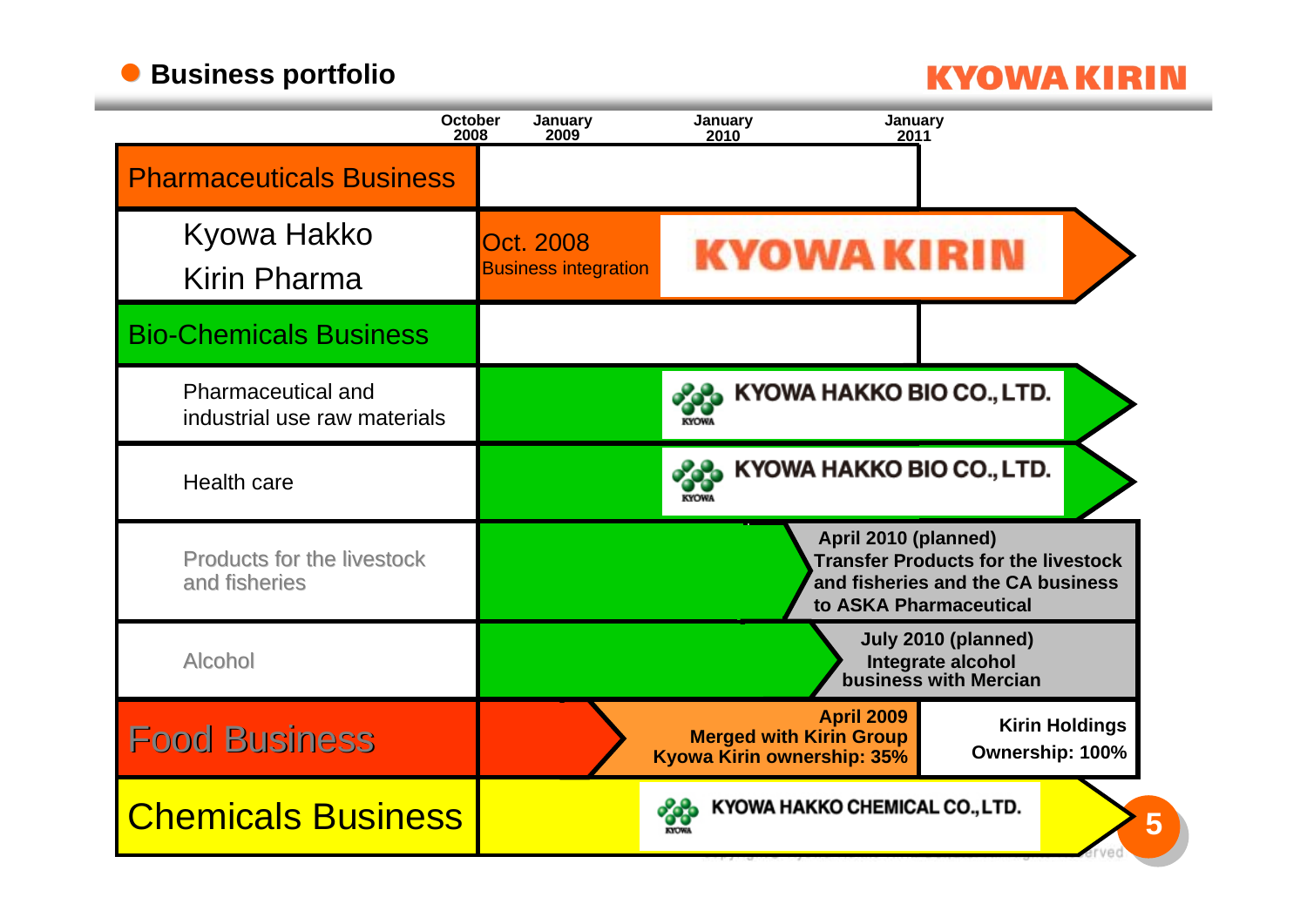

Outline of the FY2010-12 medium-term business plan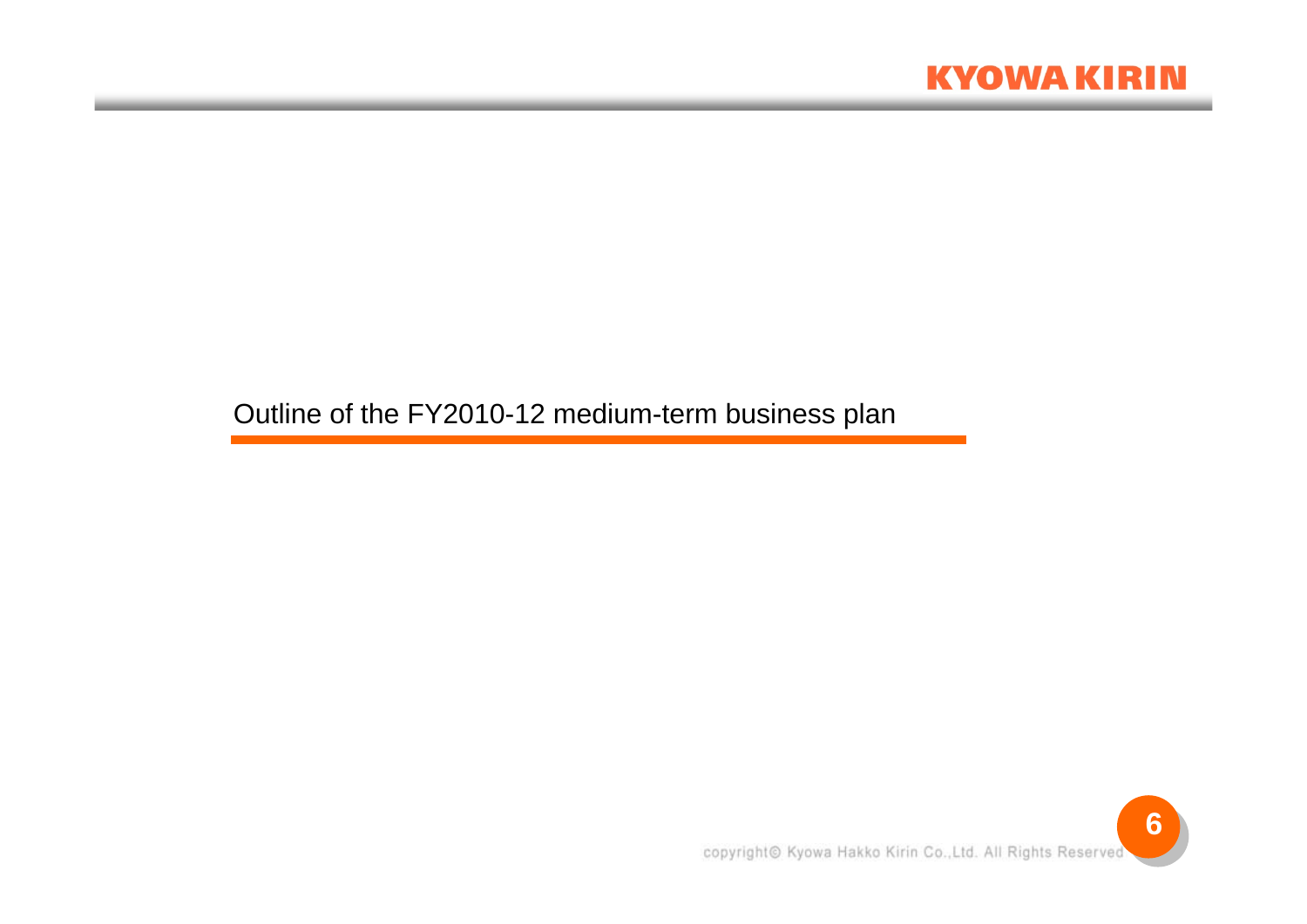| (¥bn)                                                          | 2009 results | 2012 targets |
|----------------------------------------------------------------|--------------|--------------|
| <b>Net sales</b>                                               | 407.0        | 454.0        |
| <b>Operating income</b><br>(prior to amortization of goodwill) | 40.3         | 61.0         |
| <b>Operating income</b><br>(after amortization of goodwill)    | 30.9         | 51.7         |
| <b>EPS</b><br>(prior to amortization of goodwill)              | ¥33.97       | ¥70.58       |

## **Targeting a consolidated dividend payout ratio of at least 30% on a prior to amortization of goodwill basis**

Note: Fiscal 2009 was a nine-month period due to a change in fiscal year end. The above 2009 results are for the 12 month period from January 1, 2009 to December 31, 2009 and consist of the sum of the results of the consolidated fourth quarter of fiscal 2008 (the 3-month period from January 1, 2009 to March 31, 2009) and consolidated fiscal 2009 (the 9-month period from April 1, 2009 to December 31, 2009).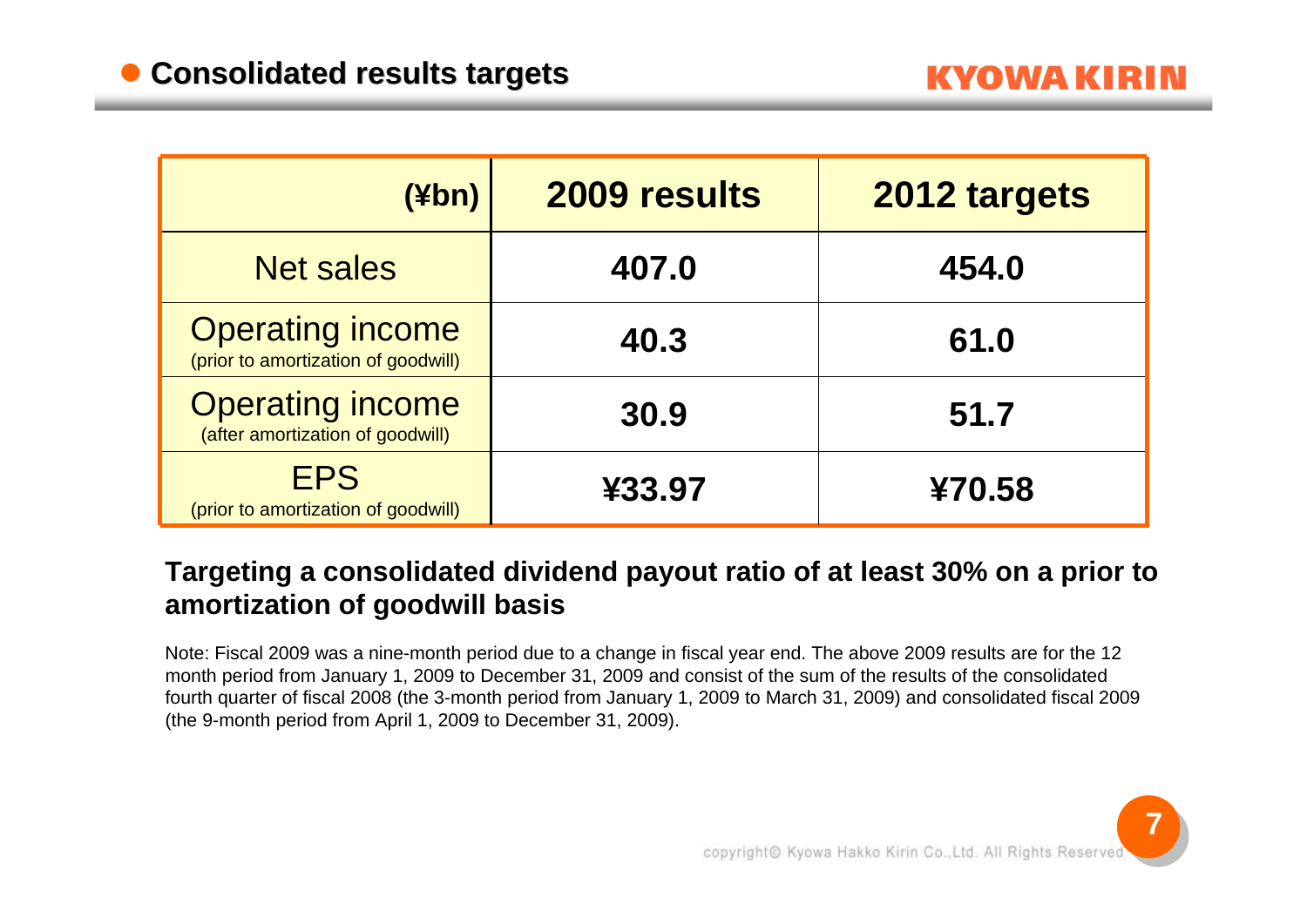## **Consolidated results forecasts by segment Consolidated results forecasts by segment**

## **KYOWA KIRIN**

|                                                      | (Hbn)                                        | <b>FY2010</b><br>(forecasts) | <b>FY2011</b><br><i>(forecasts)</i> | <b>FY2012</b><br>(forecasts) |
|------------------------------------------------------|----------------------------------------------|------------------------------|-------------------------------------|------------------------------|
|                                                      | <b>Pharmaceuticals business</b>              | 205.0                        | 215.0                               | 225.0                        |
|                                                      | <b>Bio-Chemicals business</b>                | 84.0                         | 84.0                                | 88.0                         |
|                                                      | <b>Chemicals business</b>                    | 121.0                        | 135.0                               | 147.0                        |
|                                                      | <b>Other / eliminations</b>                  | (10.0)                       | (7.0)                               | (6.0)                        |
|                                                      | <b>Net sales</b>                             | 400.0                        | 427.0                               | 454.0                        |
|                                                      | <b>Pharmaceuticals business</b>              | 41.5                         | 44.5                                | 40.0                         |
|                                                      | <b>Businesses other than Pharmaceuticals</b> | 4.8                          | 5.0                                 | 5.0                          |
|                                                      | <b>R&amp;D expenses</b>                      | 46.4                         | 49.5                                | 45.0                         |
|                                                      | <b>Pharmaceuticals business</b>              | 37.6                         | 39.5                                | 45.0                         |
|                                                      | <b>Bio-Chemicals business</b>                | 4.6                          | 6.5                                 | 9.0                          |
|                                                      | <b>Chemicals business</b>                    | 2.7                          | 4.0                                 | 7.0                          |
|                                                      | <b>Other / eliminations</b>                  | 0.3                          | 0.0                                 | 0.0                          |
| Operating income (prior to amortization of goodwill) |                                              | 45.3                         | 50.0                                | 61.0                         |
| Operating income (after amortization of goodwill)    |                                              | 36.0                         | 40.7                                | 51.7                         |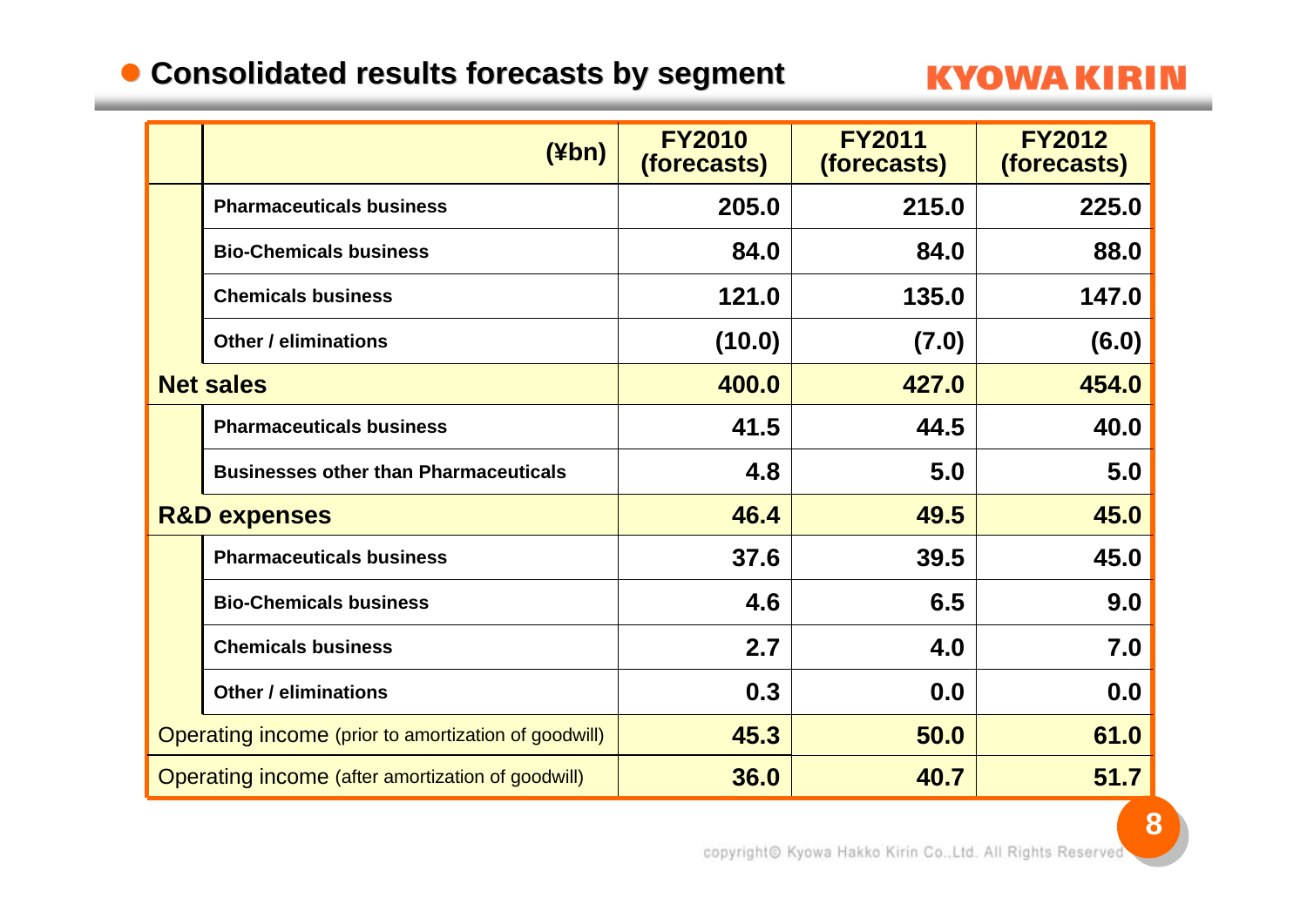#### $\bullet$ **Consolidated results forecast Consolidated results forecast**

## **KYOWA KIRIN**

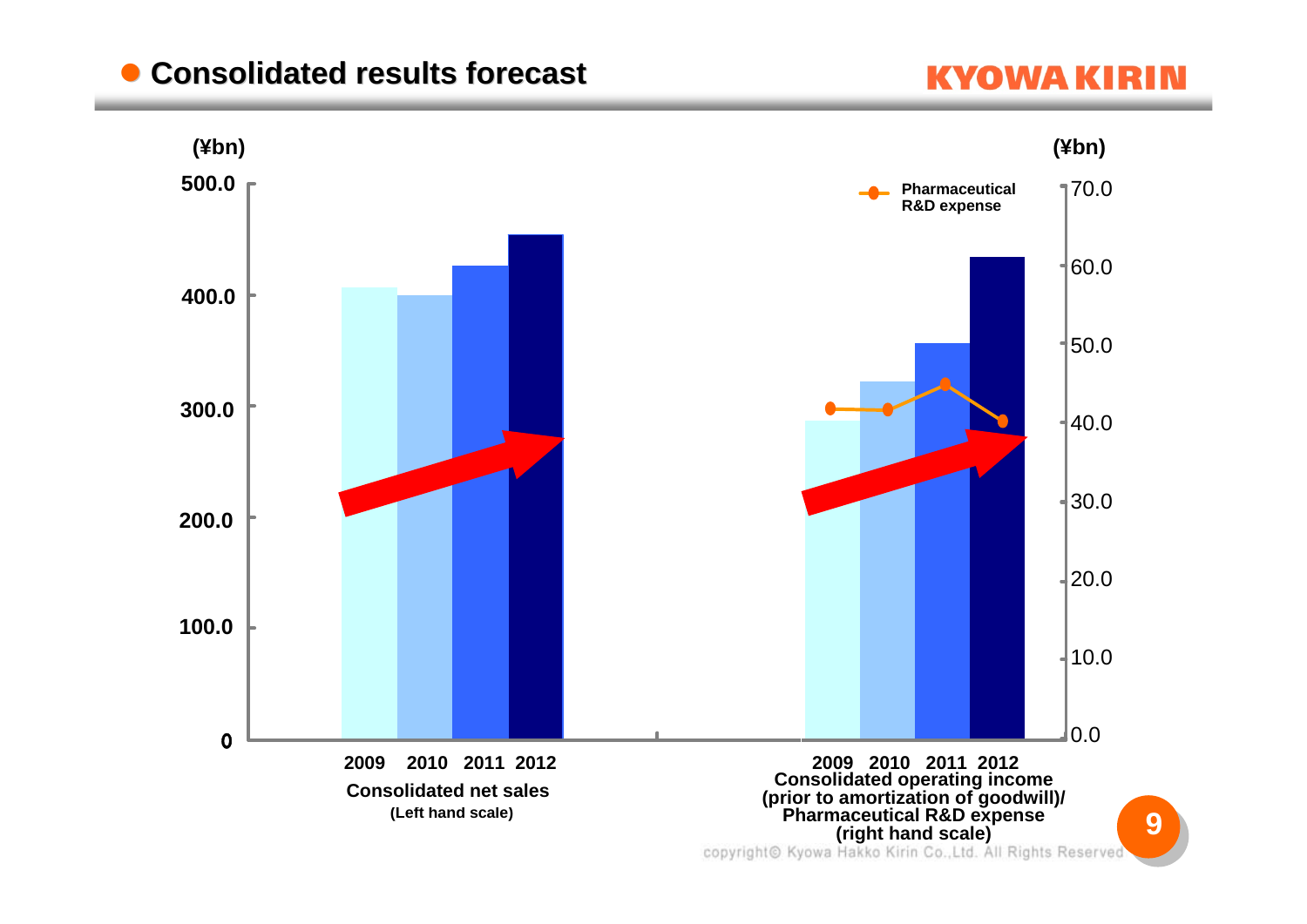## $\bullet$  **Investment in facilities and depreciation/ amortization**



**KYOWA KIRIN**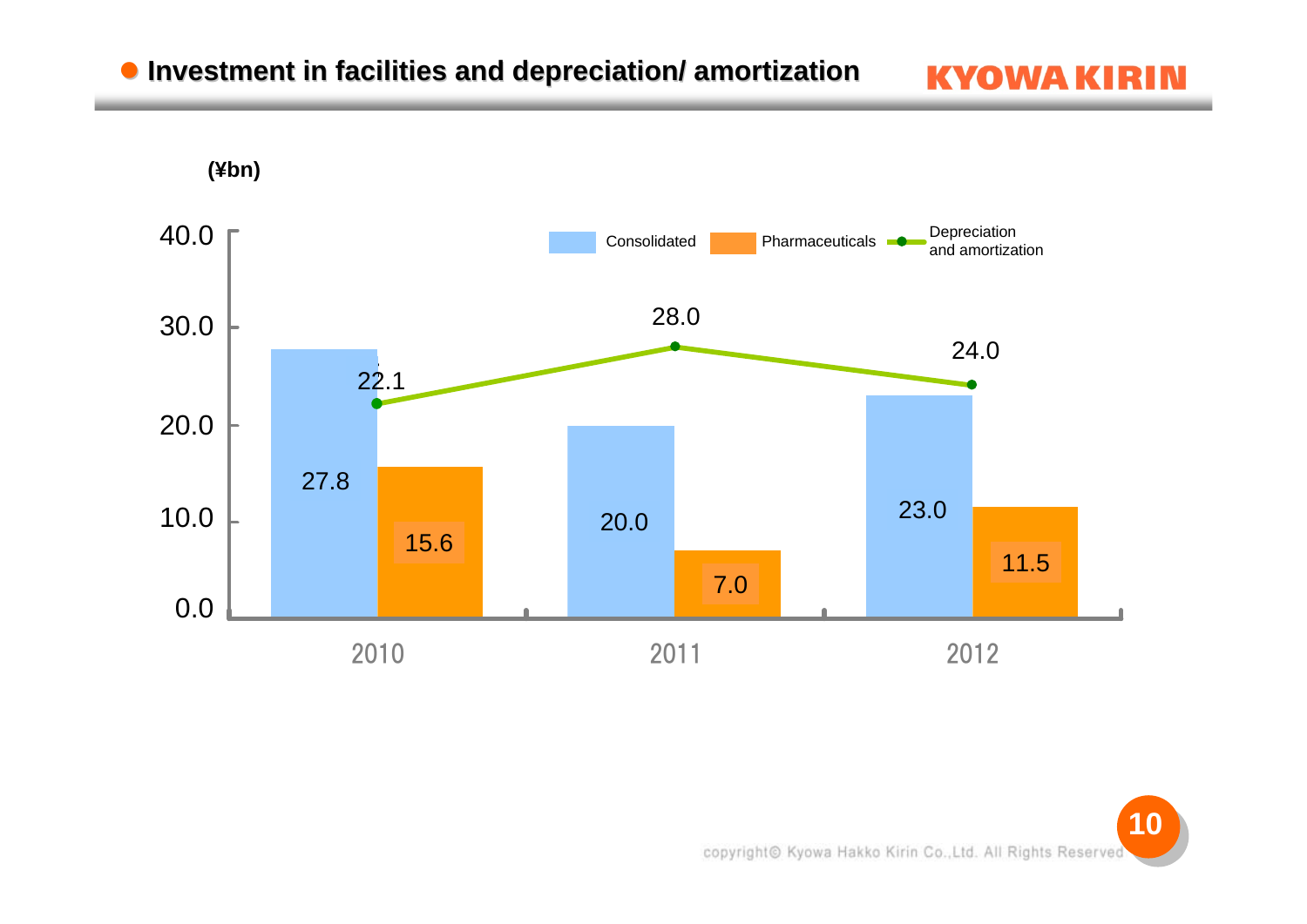

Pharmaceuticals business – Medium-term business plan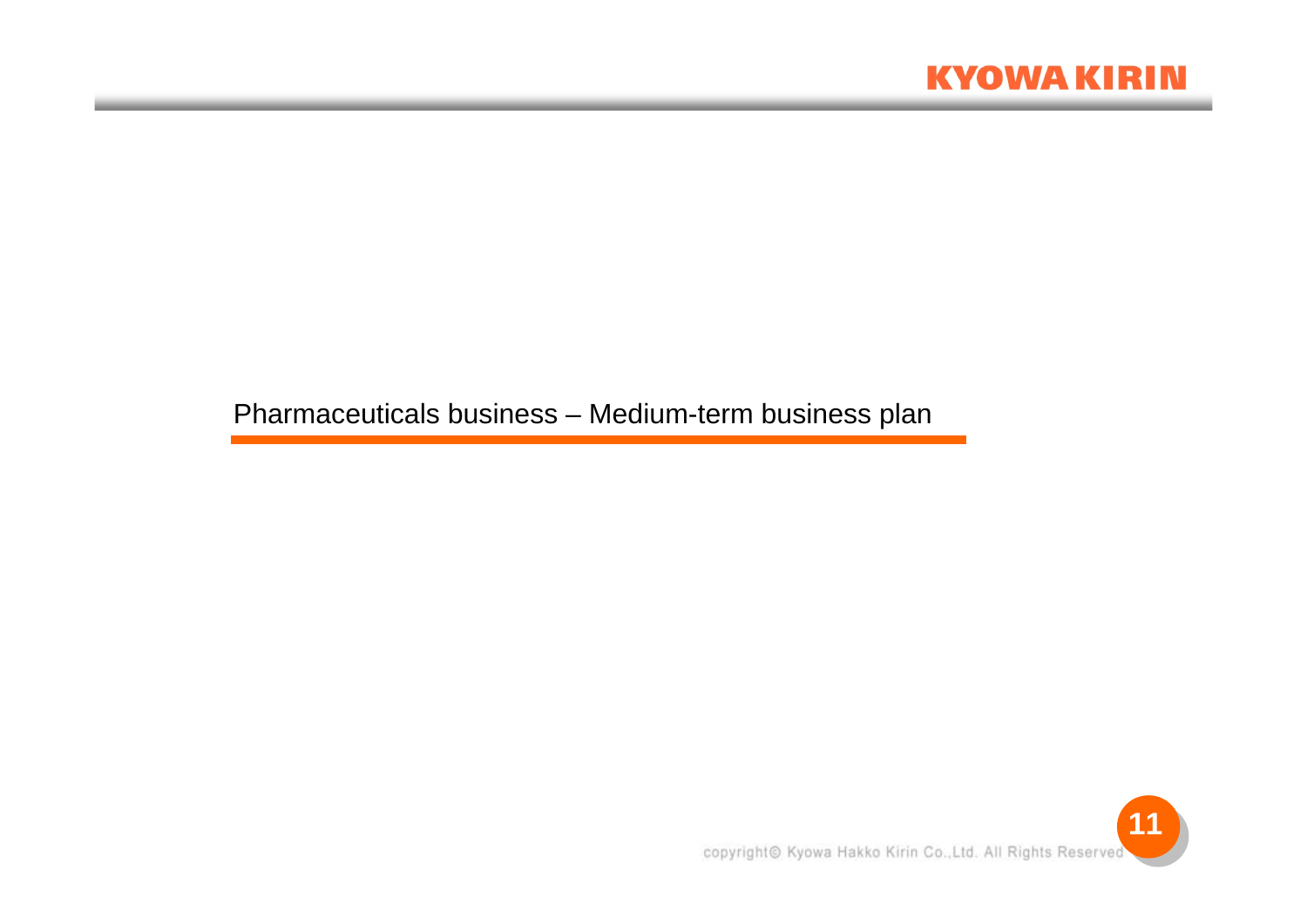| (¥bn)                                                          | 2009 results | 2012 targets |
|----------------------------------------------------------------|--------------|--------------|
| <b>Net sales</b>                                               | 207.3        | 225.0        |
| <b>Operating income</b><br>(prior to amortization of goodwill) | 40.4         | 45.0         |
| <b>Operating income</b><br>(after amortization of goodwill)    | 31.8         | 36.4         |
| <b>R&amp;D expense</b>                                         | 41.6         | 40.0         |

Note: Fiscal 2009 was a nine-month period due to a change in fiscal year end. The above 2009 results are for the 12 month period from January 1, 2009 to December 31, 2009 and consist of the sum of the results of the consolidated fourth quarter of fiscal 2008 (the 3-month period from January 1, 2009 to March 31, 2009) and consolidated fiscal 2009 (the 9-month period from April 1, 2009 to December 31, 2009).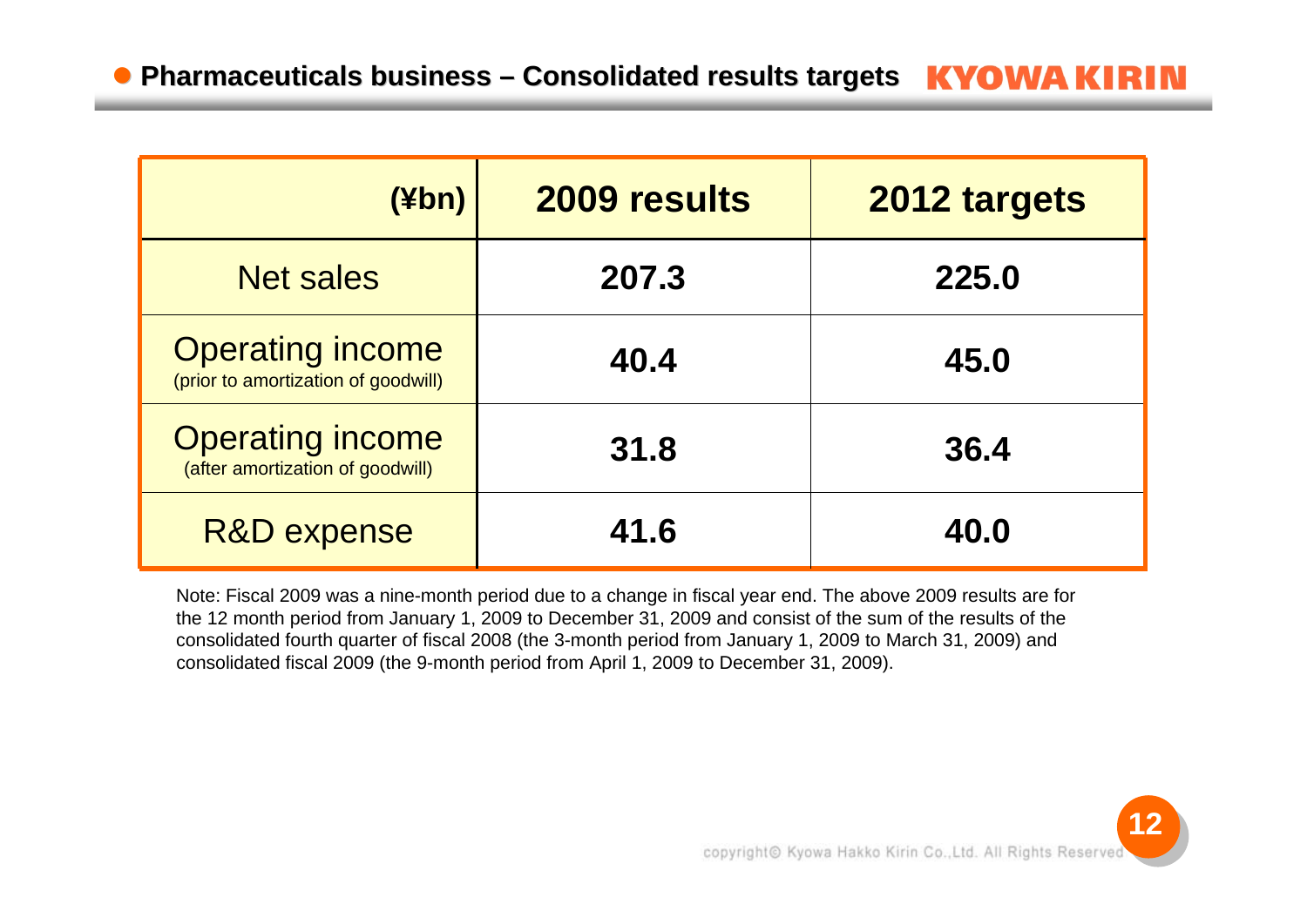#### $\bullet$ **Research and development**

- **Leverage our cutting edge bio-technologies, primarily antibody technologies, to enhance our development pipeline and promote discovery research in key areas (Oncology, Nephrology, Immunology)**
- Four products to enter development annually
- $\bullet~$  Integrate R&D facilities to enhance efficiencies, complete new facility in Tokyo Research Park in April 2010
- Leverage external networks such as the La Jolla Institute for Allergy & Immunology (USA)
- **Accelerate new drug development through effective utilization of overseas locations and strive to quickly acquire proof of concept for several products in development**
- Expand clinical trial implementation regions to include emerging nations, etc.
- Join and contribute to the global study systems in Asia
- Build a global structure for in-house development
- **Each year aim to achieve new drug applications for two or more products (including those for additional indications**

#### $\bullet$ **Production**

- **Realize production efficiencies by reorganizing production facilities and promoting outsourcing**
- Optimize use of facilities throughout the Group
- **Begin operation of new manufacturing facilities with large-scale animal cell culture tanks for investigational therapeutic antibodies**
- **13**• March 2010 - Complete construction inside the Bio Process Research and Development Laboratories (Takasaki)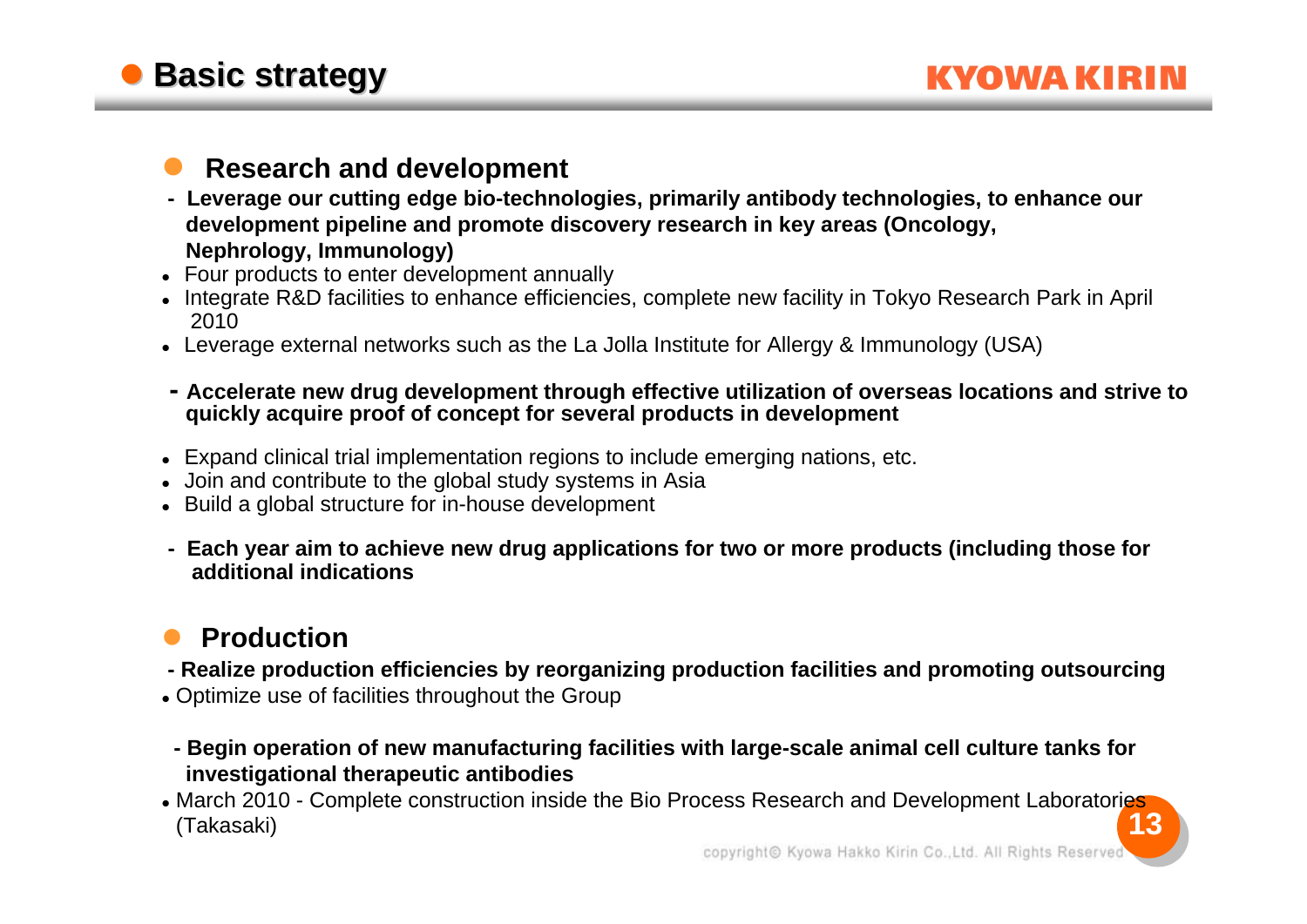#### $\bullet$ **Domestic sales**

- Continue to expand our market share for existing core products
	- Expand market share for Erythropoiesis-stimulating agents (ESA) in
	- hemodialysis and non-dialysis
	- Continue to grow Regpara sales
	- Maximize Allelock value
- Rapidly penetrate the market with new products
	- Rapidly penetrate markets with Asacol and HFT-290
	- Achieve smooth transfer of Permax sales
- Reorganize marketing structure to improve sales efficiencies
	- $\triangleright$  Optimize structure to improve MR productivity
- $\bullet$  Overseas sales
	- Expand sales in Asia by strengthening in-house sales capabilities and improving our reliability assurance system
		- $\triangleright$  Integrate locations and sales channels, and grow product line up
		- $\triangleright$  Improve our reliability assurance system
	- – Improve organizations in the US and Europe with a view to commencing new drug sales

 $\triangleright$  Improve organization matched to stage in product development (includes **14** exploring partnerships)copyright© Kyowa Hakko Kirin Co., Ltd. All Rights Reserved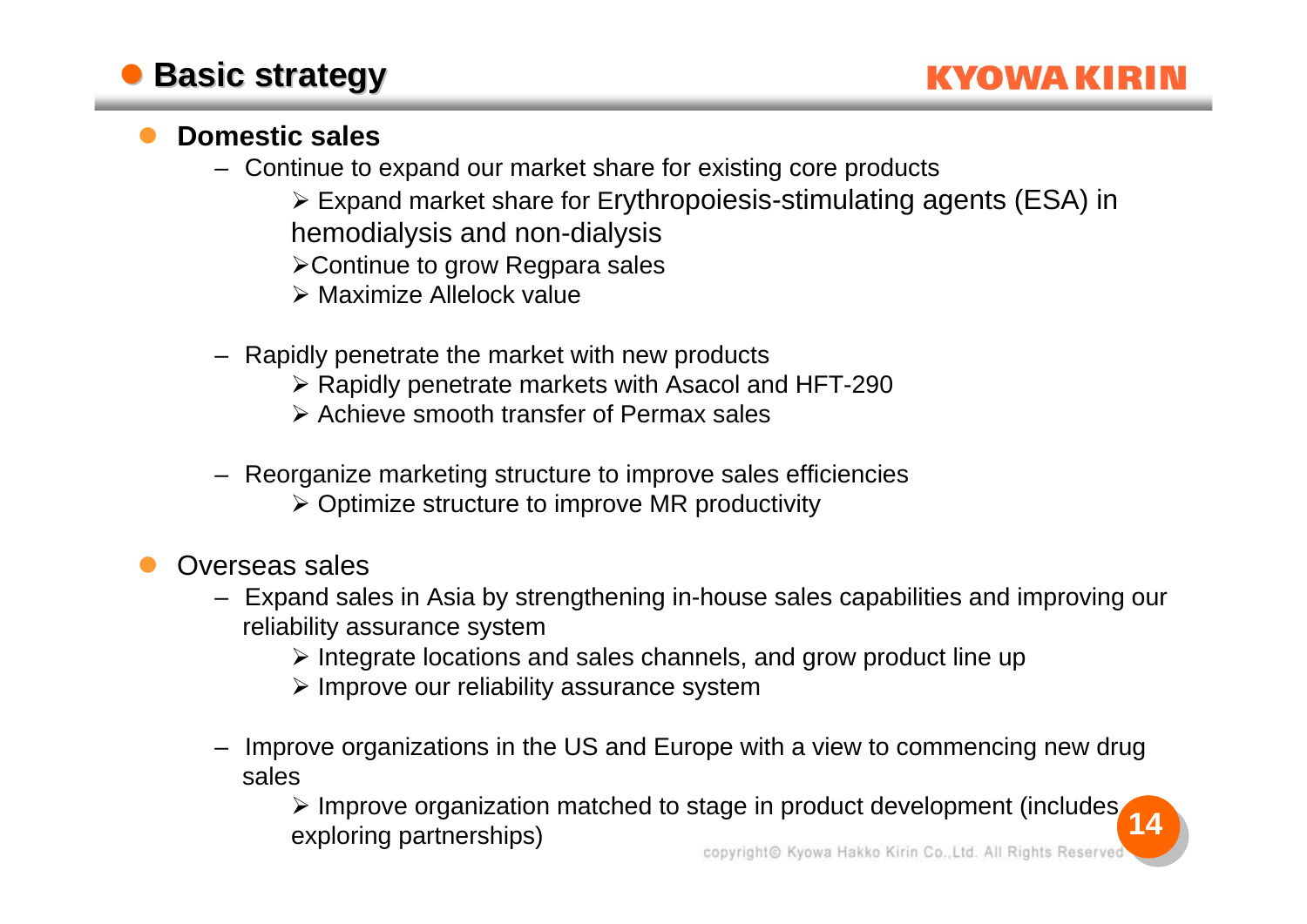## **Sales of core pharmaceutical products Sales of core pharmaceutical products (Non-consolidated) consolidated)**

**KYOWA KIRIN** 

| $(\n  4bn)$                                              | 2009 | 2010 | 2011 | 2012 |
|----------------------------------------------------------|------|------|------|------|
| <b>Nesp/Espo</b>                                         | 48.9 | 49.7 | 48.5 | 45.0 |
| <b>Coniel</b>                                            | 23.3 | 21.3 | 20.5 | 19.0 |
| <b>Allelock</b>                                          | 26.7 | 26.0 | 28.0 | 28.0 |
| <b>Patanol</b>                                           | 7.4  | 7.9  | 9.0  | 10.0 |
| <b>Gran/Neu-up</b>                                       | 17.0 | 15.1 | 14.5 | 13.5 |
| <b>Depakene</b>                                          | 11.2 | 11.0 | 11.0 | 11.0 |
| <b>Regpara</b>                                           | 6.8  | 7.3  | 8.0  | 9.0  |
| <b>Permax</b>                                            | ш    | 2.0  | 2.5  | 2.5  |
| <b>New drugs</b>                                         | 0.0  | 1.4  | 6.0  | 11.5 |
| <b>Export and technology out-</b><br>licensing revenues* | 18.0 | 22.6 | 22.0 | 24.0 |

\*2009 figures are on a shipments basis and figures from 2010 onwards are on an actual consumption basis

\*Fiscal 2009 was a nine-month period due to a change in fiscal year end. The above 2009 figures are for the 12-month period from January 1 to December 31, 2009

\*Sales of Neu-up are planned to be transferred to Yakult Honsha as of March 2010

\*Sales of Permax will be transferred from Eli Lilly as of April 2010

copyright© Kyowa Hakko Kirin Co.,Ltd. All Rights Reserved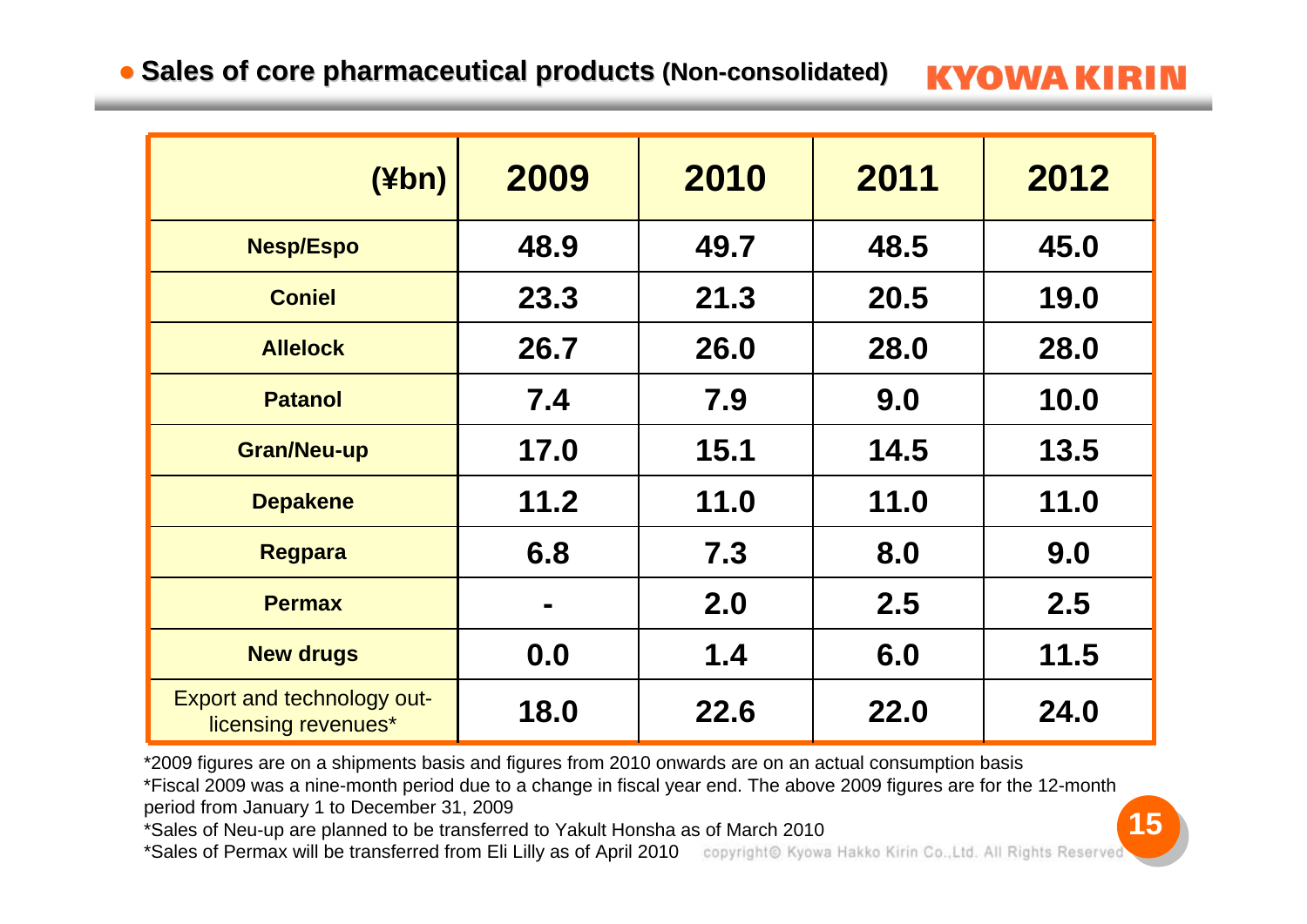#### $\bullet$ **Reorganization of production and research facilities (Objectives and plan)**

KYOWA KIR

## **Objectives**

- $\bullet$  Resolve deterioration of facilities and local issues through reorganization of production facilities
- $\bullet$  Strengthen cost competitiveness by improving production efficiencies, including production automation, and high GMP levels

## Investment plan

- $\bullet$ Construct new buildings as a part of the reorganization
- $\bullet$  Planned investment of ¥10.0 billion + by 2017 when reorganization has been completed
- $\bullet$  Recorded extraordinary loss in December 2009 for extraordinary depreciation of fixed assets due to reorganization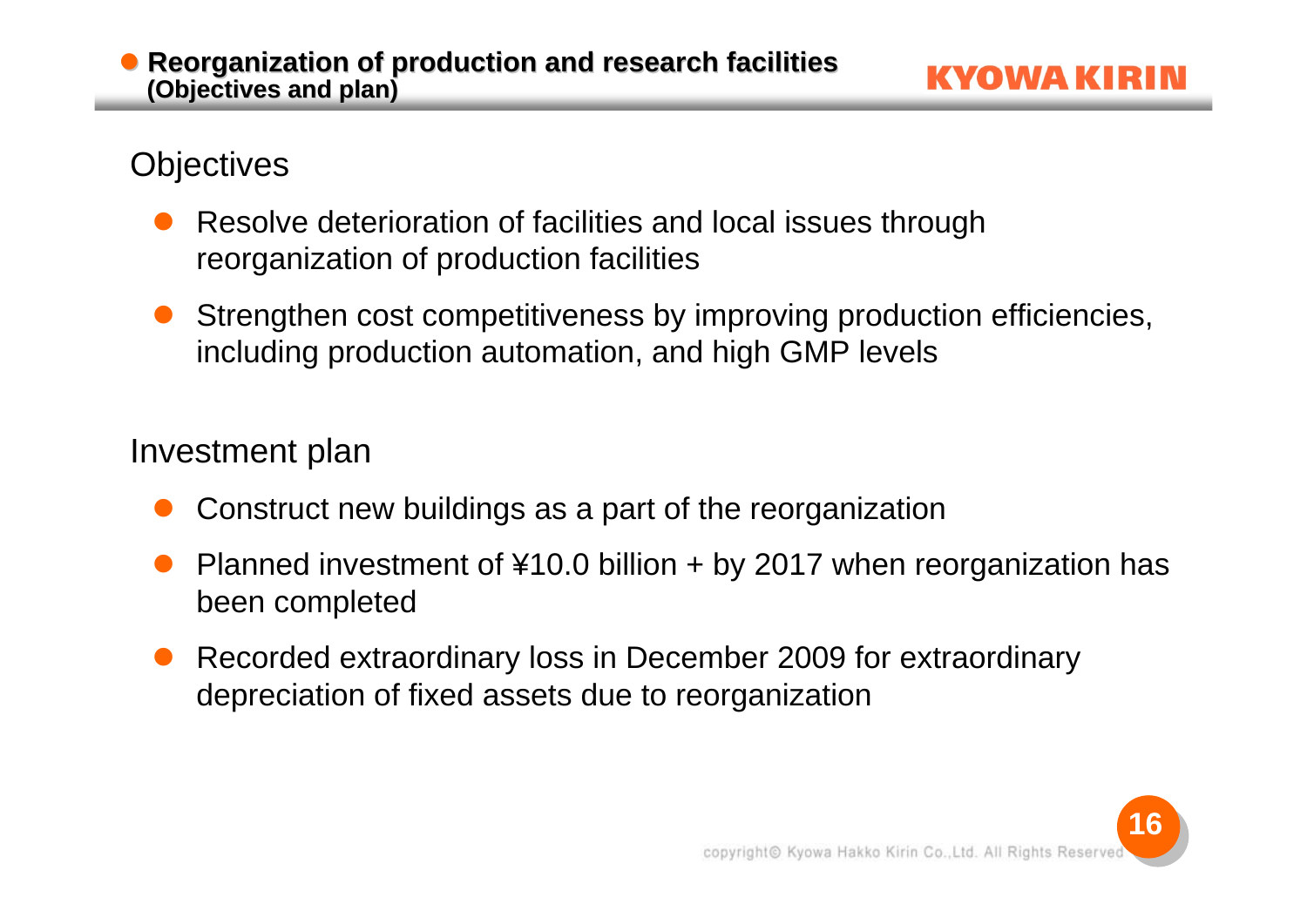KVOWA K

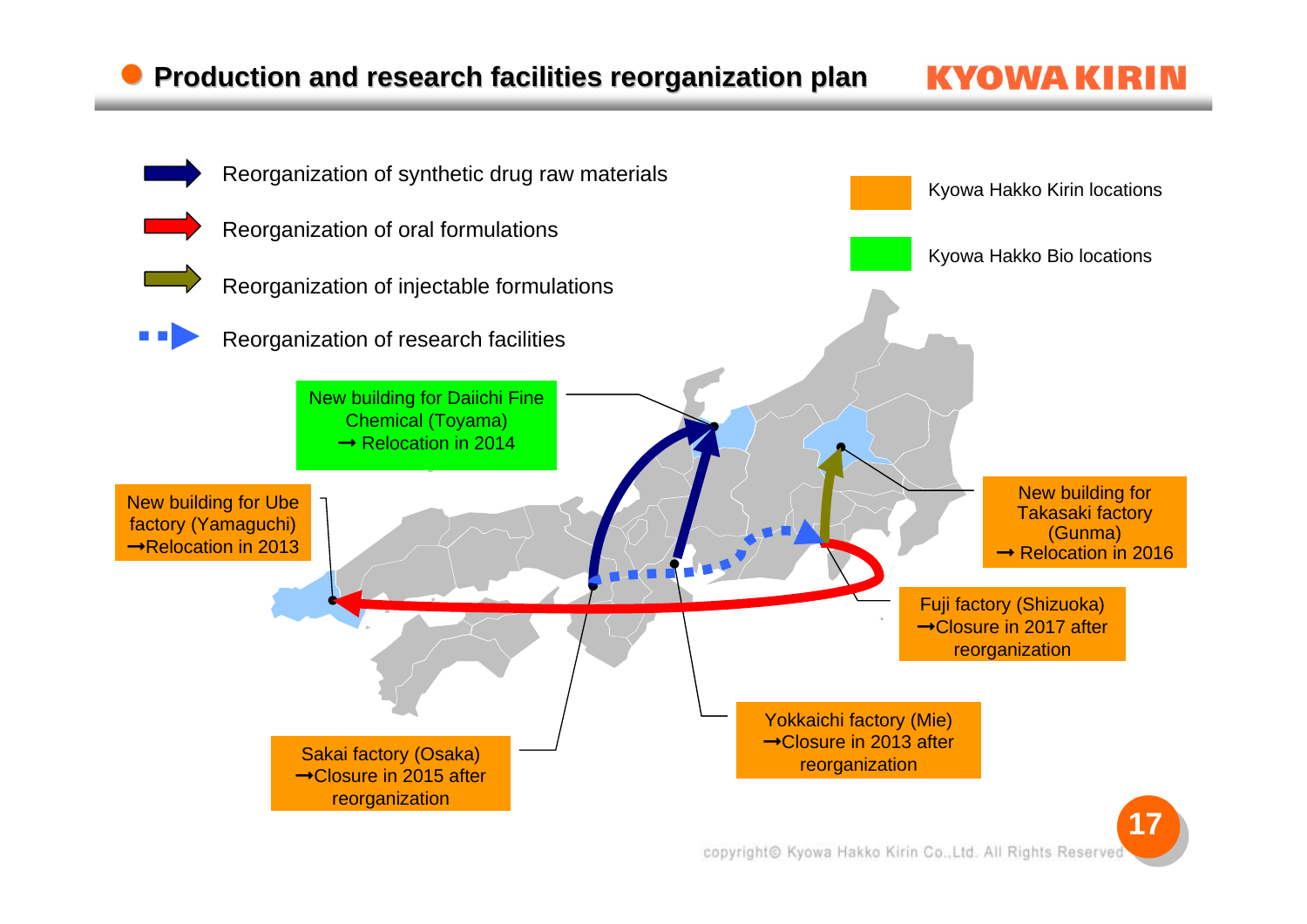#### $\bullet$ **KW-0761-Phase I clinical trials (Domestic) Phase I clinical trials (Domestic)**

KYOWA KIR

#### **Targeted diseases**

**CCR4-positive adult T cell leukemia-lymphoma and peripheral T-cell lymphomas** 

#### **Purpose of clinical trials**

**1**) **Tolerance, safety profile, recommended phase II dose, pharmacokinetics, Iimmunogenicity**

**2**) **Response rate**

#### **Dosage and administration schedule**

**Intravenous infusion: Weekly for 4 weeks 3 patients (Max of 6 patients) per group: 1 / 0.01 mg/kg 2 / 0.1 mg/kg 3 / 0.5 mg/kg 4 / 1.0 mg/kg + recommended dose**

#### **Results overview**

**Phase I clinical trials Safety: Maximum tolerated dose up to 1 .0mg/kg No production of anti-KW-0761 antibody**

**Response: Response rate of 31% (2CR, 3PR)**

**\*Journal of Clinical Oncology (Accepted Nov. 2009)**

#### **Phase II clinical trials**

**In Phase II clinical trials with a set dosage of / 1.0 mg/kg**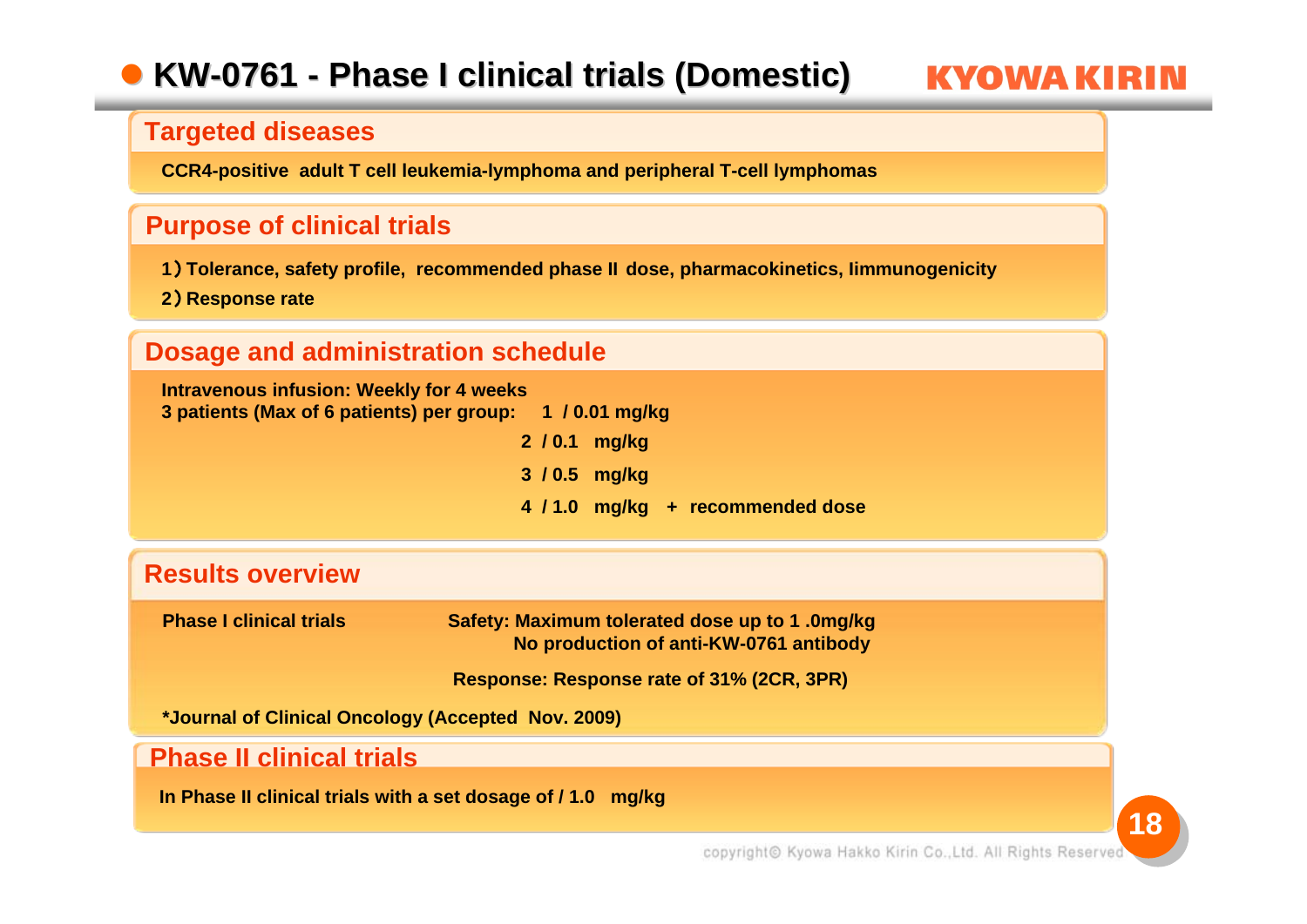#### $\bullet$ **KW-0761–Phase I/IIa clinical trials (USA) Phase I/IIa clinical trials (USA)**

#### **Targeted diseases**

**Peripheral T-cell lymphoma** (**PTCL) and Cutaneous T cell lymphoma** (**CTCL)**

#### **Purpose of clinical trials**

**1) Tolerance, safety profile, recommended phase II dose**

**2) Response rate**

#### **Dosage and administration schedule**

**Intravenous infusion: Weekly 4 times 3 patients (Max of 6 patients) per group: 1 / 0.1 mg/kg 2 / 0.3 mg/kg 3 / 1.0 mg/kg**

#### **Results overview**

**Phase I clinical trials Safety: Maximum tolerated dose up to 1 .0mg/kg Response: Confirmed effectiveness of 3 pts among 8 evaluable pts** 

#### **Phase II clinical trials**

**In Phase II clinical trials with a set dosage of / 1.0 mg/kg**

KVOWA K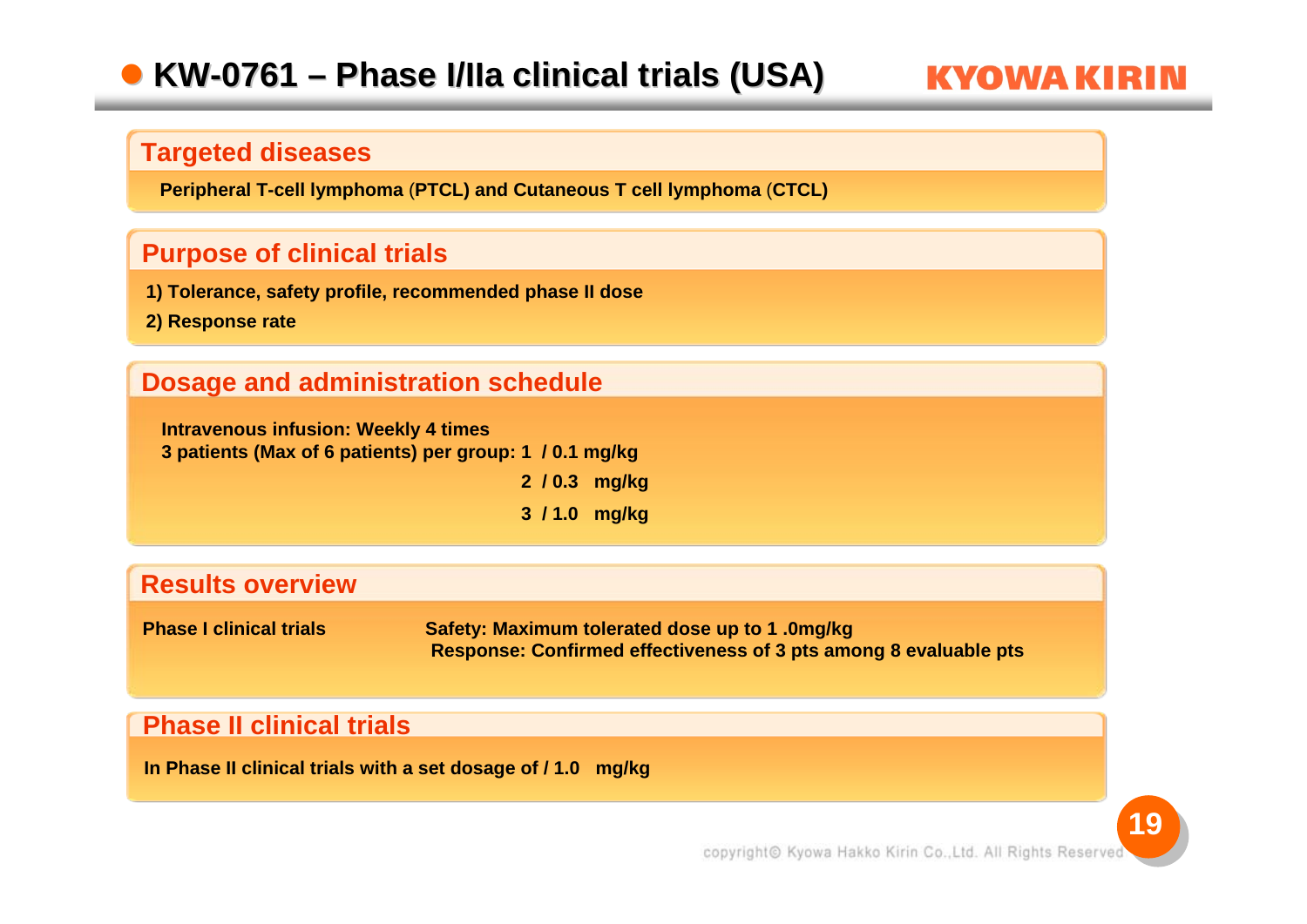## **• Antibody pharmaceutical pipeline (as of January 2010)**

KYOWA KIRIN

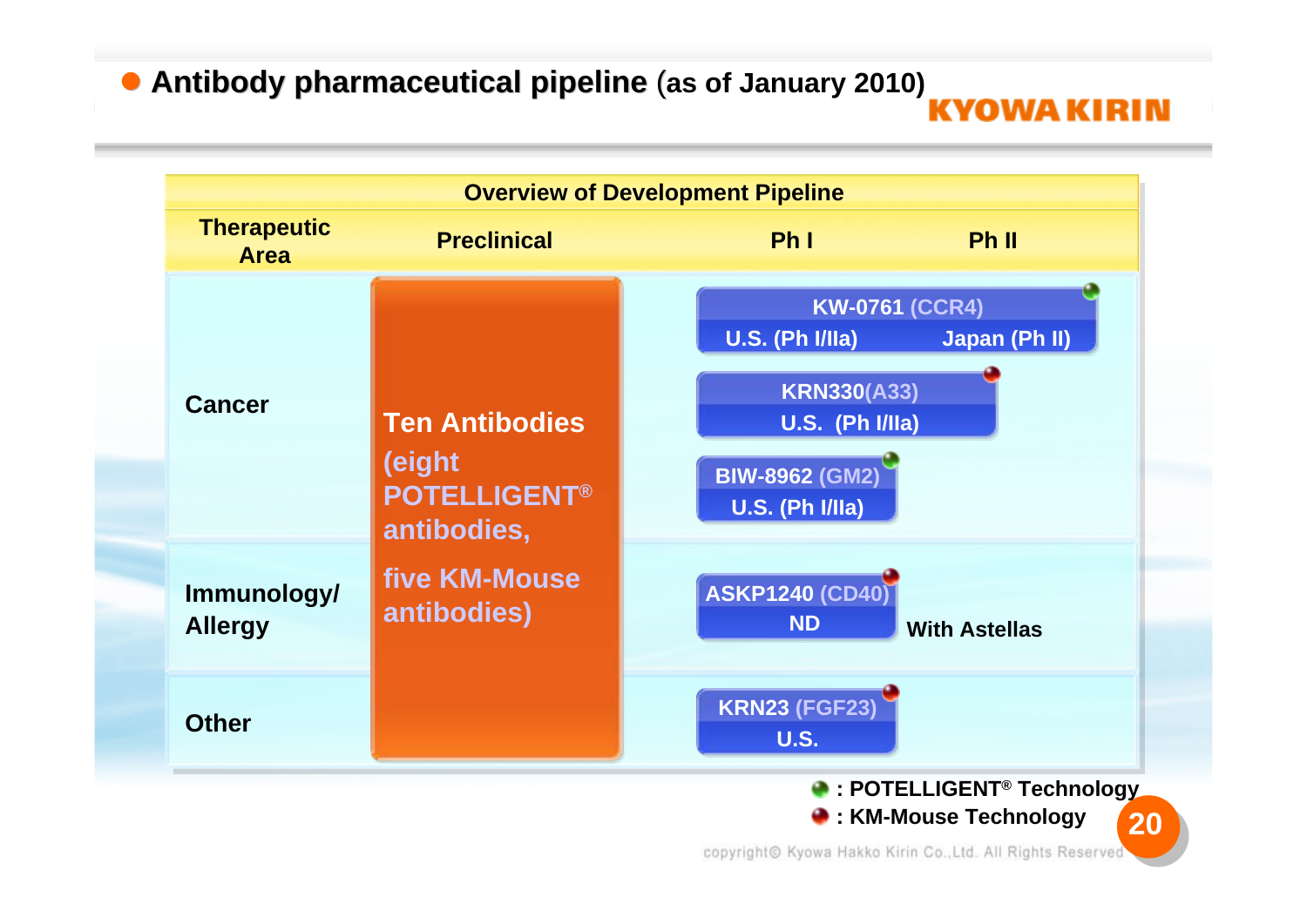## **• Licensed-out antibody pharmaceuticals** (**as of January 2010)**

| <b>Antibody</b>               | <b>Target</b>   | <b>Licensee</b>                           | <b>Reported Stage</b>        | <b>Remarks</b>      |
|-------------------------------|-----------------|-------------------------------------------|------------------------------|---------------------|
| KW-0761                       | CCR4            | Amgen<br>(Except in JP, CN, KR, TW)       | Ph <sub>l</sub><br>(AMG 761) | <b>POTELLIGENT®</b> |
| <b>BIW-8405</b>               | $IL-5R$         | MedImmune<br>(Except in Japan, Asia)      | Ph II<br>(MEDI-563)          | <b>POTELLIGENT®</b> |
| <b>KW-2871</b>                | GD <sub>3</sub> | Life Science<br><b>Pharmaceuticals</b>    | Ph II                        |                     |
| <b>Anti-LIGHT</b><br>antibody | <b>LIGHT</b>    | Sanofi aventis<br>(Except in Japan, Asia) | Research                     | <b>KM-Mouse</b>     |

**21**

**KYOWA KIRIN**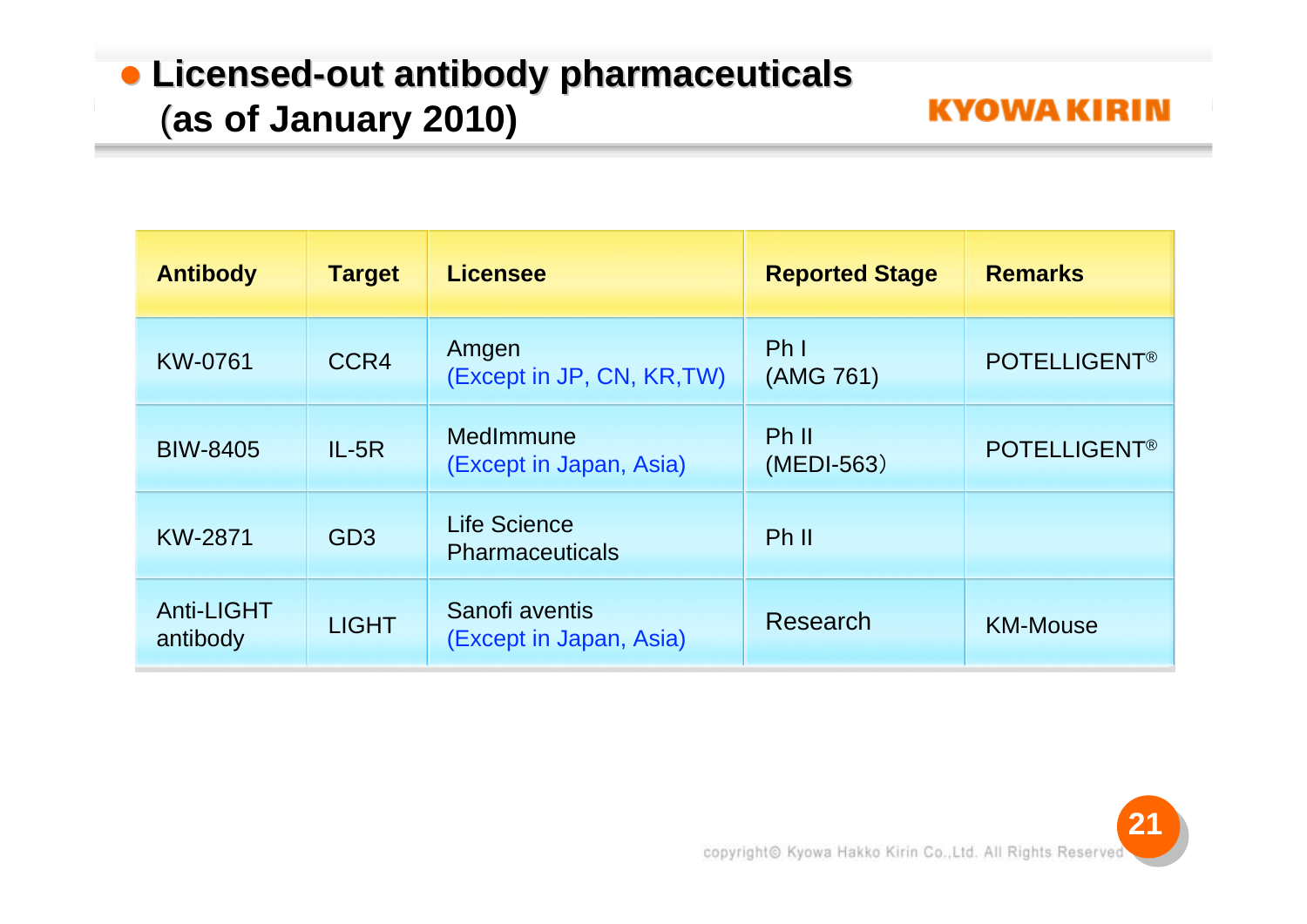#### **POTELLIGENT® technology related alliances** KYOWA KIRIN **(as of January 2010)**

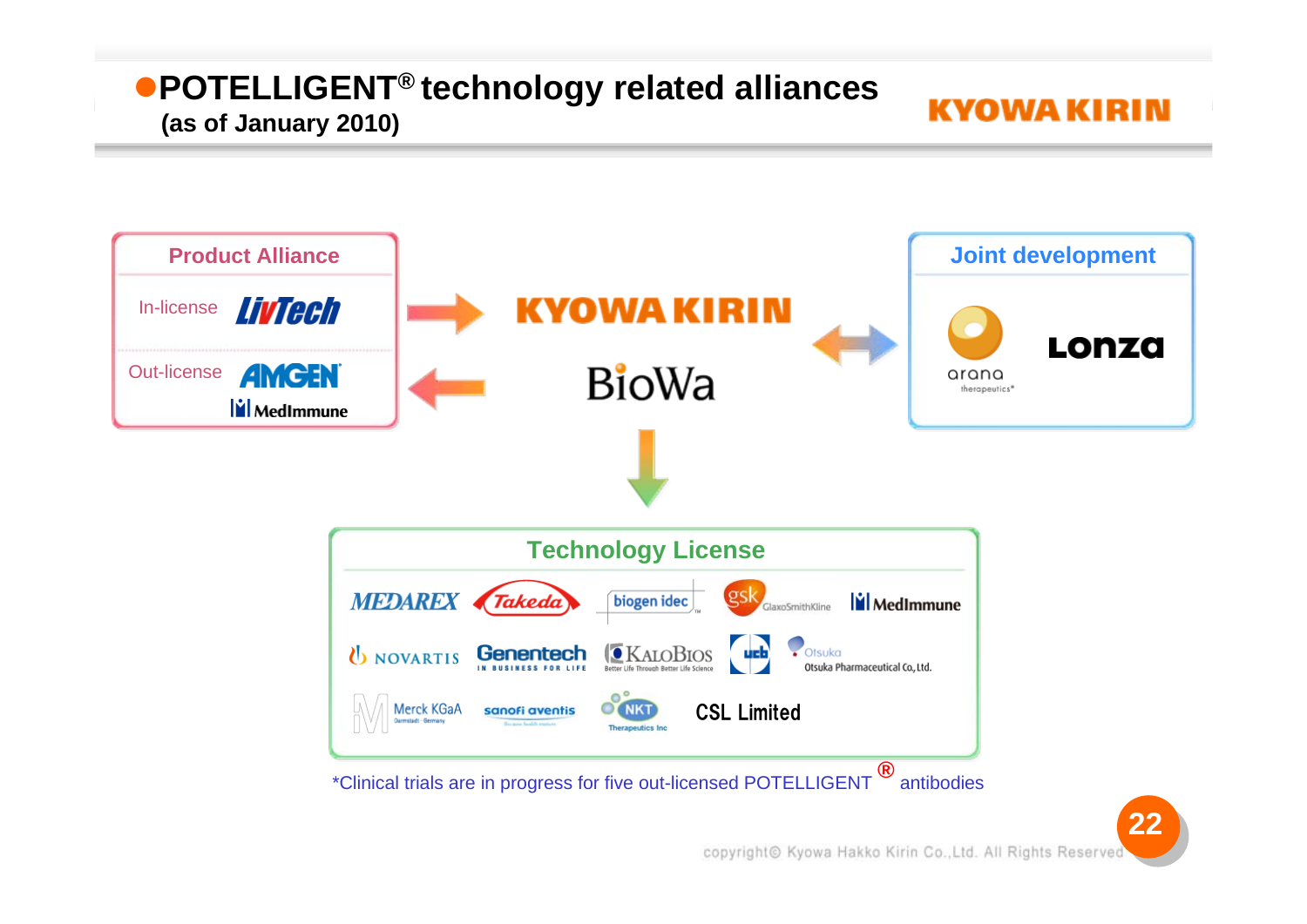## **In-house antibody development and clinical trial schedule house antibody development and clinical trial schedule**

|                                |                               |            |            | Scheduled for application |                   | Scheduled for launch                              |      |
|--------------------------------|-------------------------------|------------|------------|---------------------------|-------------------|---------------------------------------------------|------|
| Area                           | Antibody                      | Recation   | 2010       | 2012                      |                   |                                                   | 2015 |
| Cancer/                        |                               | Japan      | Ph. II     | Ð                         |                   |                                                   |      |
| Hematology                     | <b>KW-0761 (cancer)</b>       | <b>USA</b> | $Ph. I-II$ |                           |                   |                                                   |      |
|                                | <b>KRN330</b>                 | <b>USA</b> | Ph. I-II   |                           | Ph. III           |                                                   |      |
|                                | <b>BIW-8962</b>               | <b>USA</b> | Ph. I-II   |                           | <b>Ph. II-III</b> |                                                   |      |
| Immunology /<br><b>Allergy</b> | <b>ASKP1240</b>               |            |            | Ph. I-II-III              |                   |                                                   |      |
| Other                          | KRN23                         | <b>USA</b> |            | Ph. I-II-III              |                   |                                                   |      |
|                                | <b>Preclinical antibodies</b> |            |            |                           |                   | Two antibodies to enter clinical trials each year |      |

The above forecasts are based on information available and assumptions made at the time of release of this document about a number of uncertain factors that can affect results in the future. It is possible that actual results are materially different for a wide variety of reasons.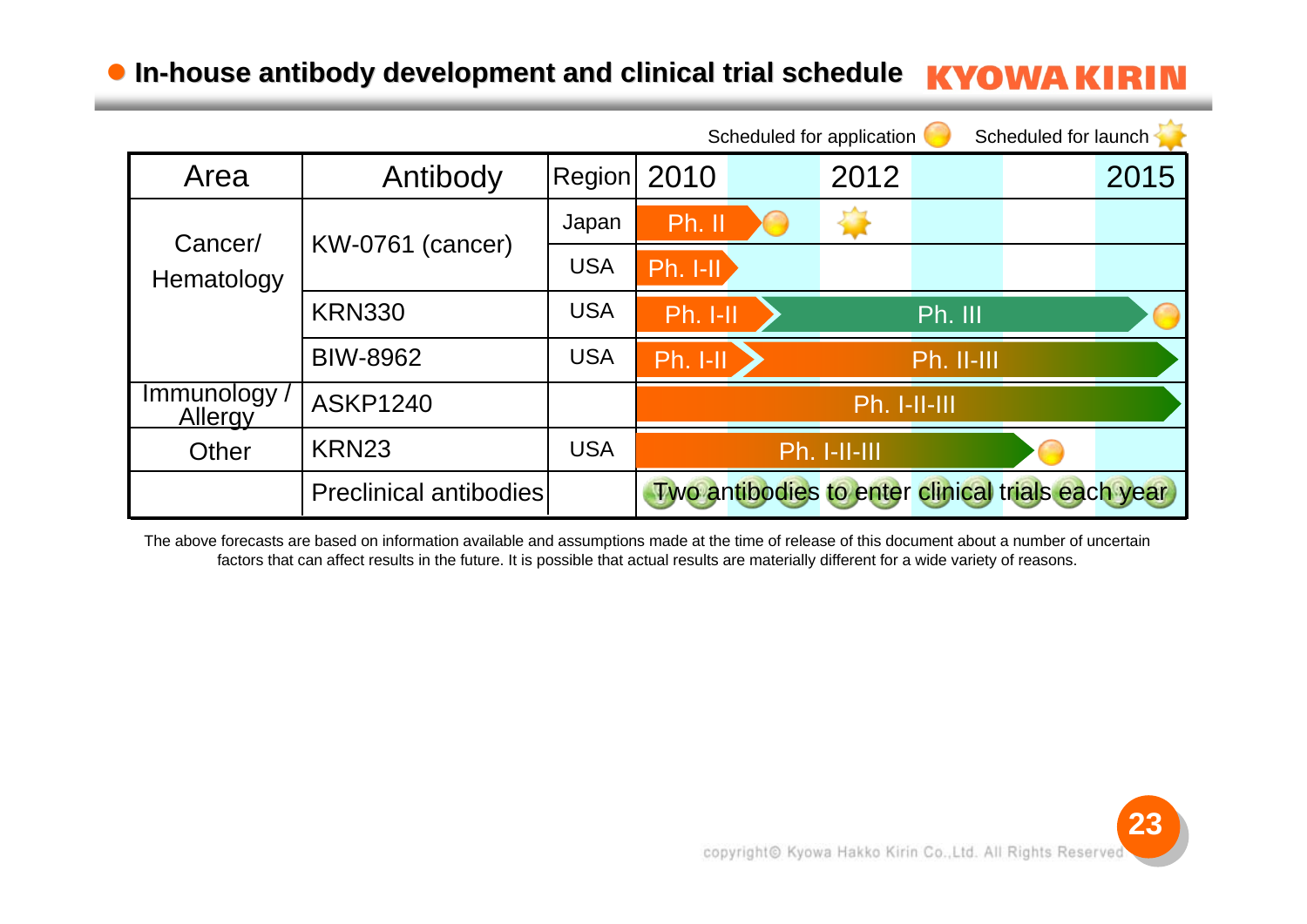Clinical trials for POTELLIGENT**®** antibody contracts will steadily increase

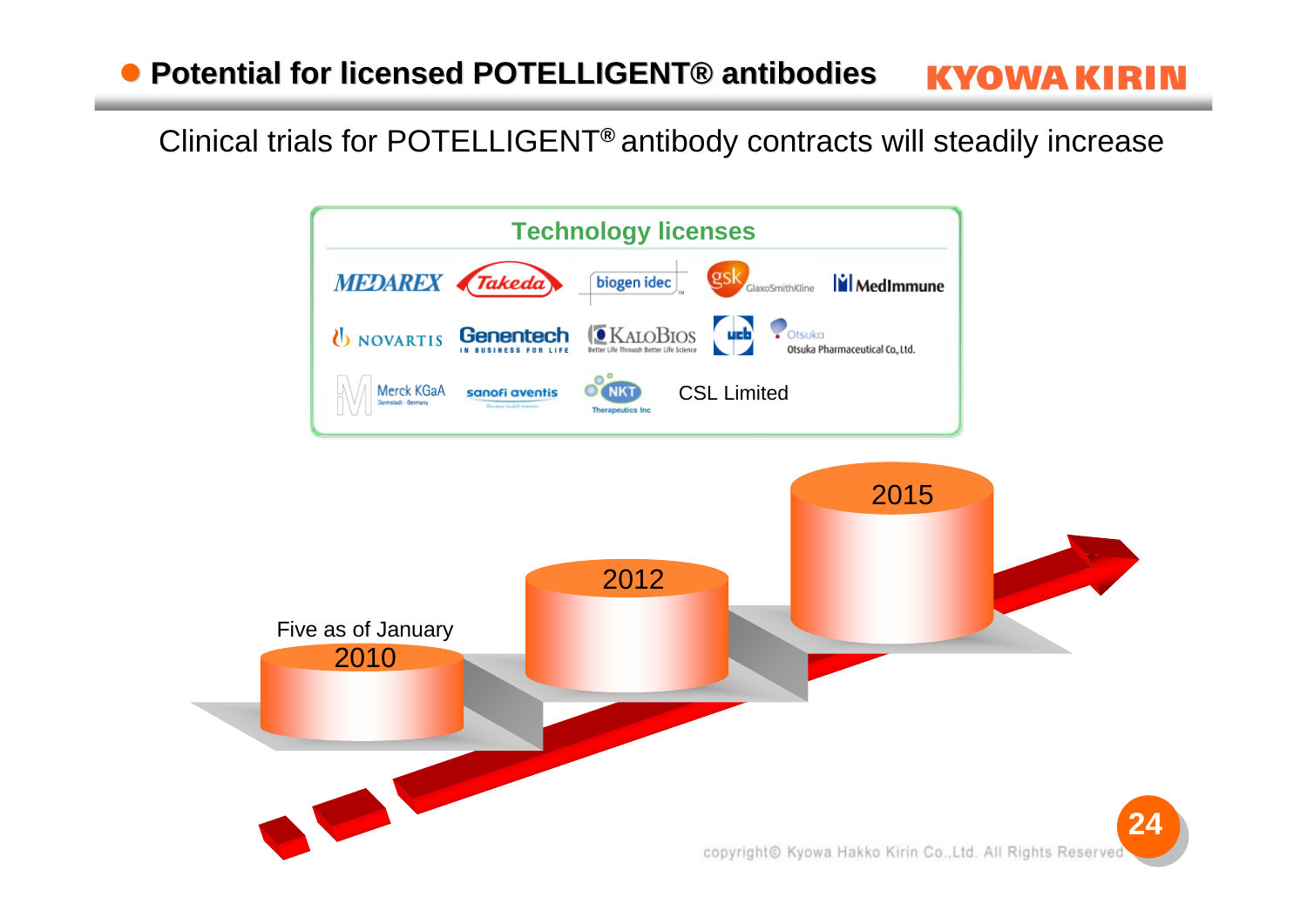

Bio-Chemicals business – Medium-term business plan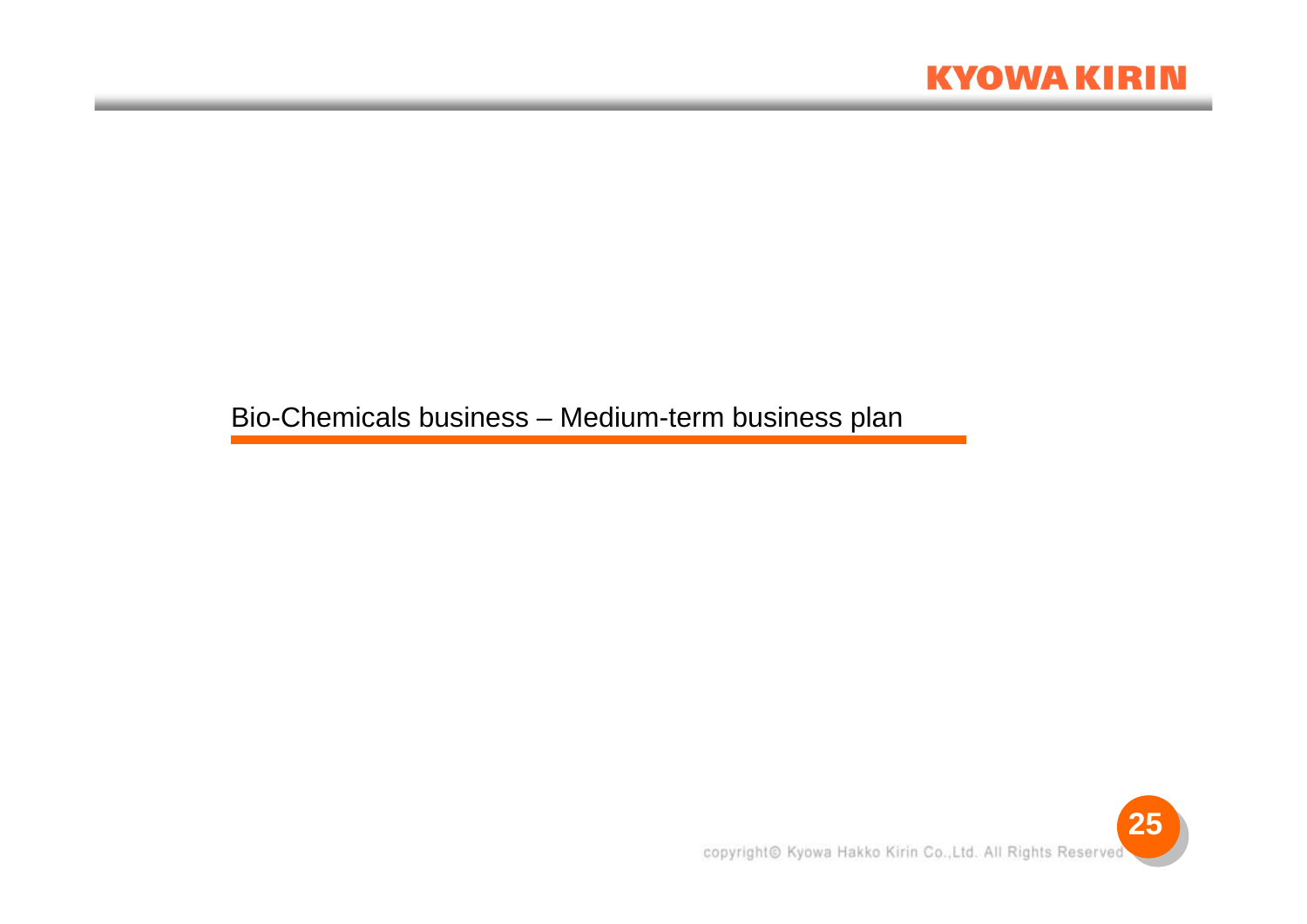#### $\bullet$ **Bio-Chemicals business – Consolidated Targets**

KVOWA KIR

| $(\n  4bn)$                                                    | 2009 results     | 2012 targets     |
|----------------------------------------------------------------|------------------|------------------|
| <b>Net sales</b>                                               | 90.6             | 88.0             |
| <b>Operating income</b><br>(prior to amortization of goodwill) | 4.5              | 9.0              |
| <b>Operating income</b><br>(after amortization of goodwill)    | 3.9              | 8.4              |
| Foreign exchange                                               | ¥94/\$<br>¥130/€ | ¥91/\$<br>¥133/€ |

Note: Fiscal 2009 was a nine-month period due to a change in fiscal year end. The above 2009 results are for the 12 month period from January 1, 2009 to December 31, 2009 and consist of the sum of the results of the consolidated fourth quarter of fiscal 2008 (the 3-month period from January 1, 2009 to March 31, 2009) and consolidated fiscal 2009 (the 9-month period from April 1, 2009 to December 31, 2009).

#### $\bullet$ Basic strategy

- Expand sales of core products such as high value added amino acids
- Strengthen affiliations in health care areas within the Kirin Group
- Expand production infrastructure to ensure a steady supply of pharmaceutical raw materials and Fine Chemical products

#### $\bullet$ Factors to increase profits

- Cost reductions (from technology development, etc.): About ¥2.0 bn
- Profit increase from increase in amino acid sales volumes (8% annual growth): About ¥2.5 bn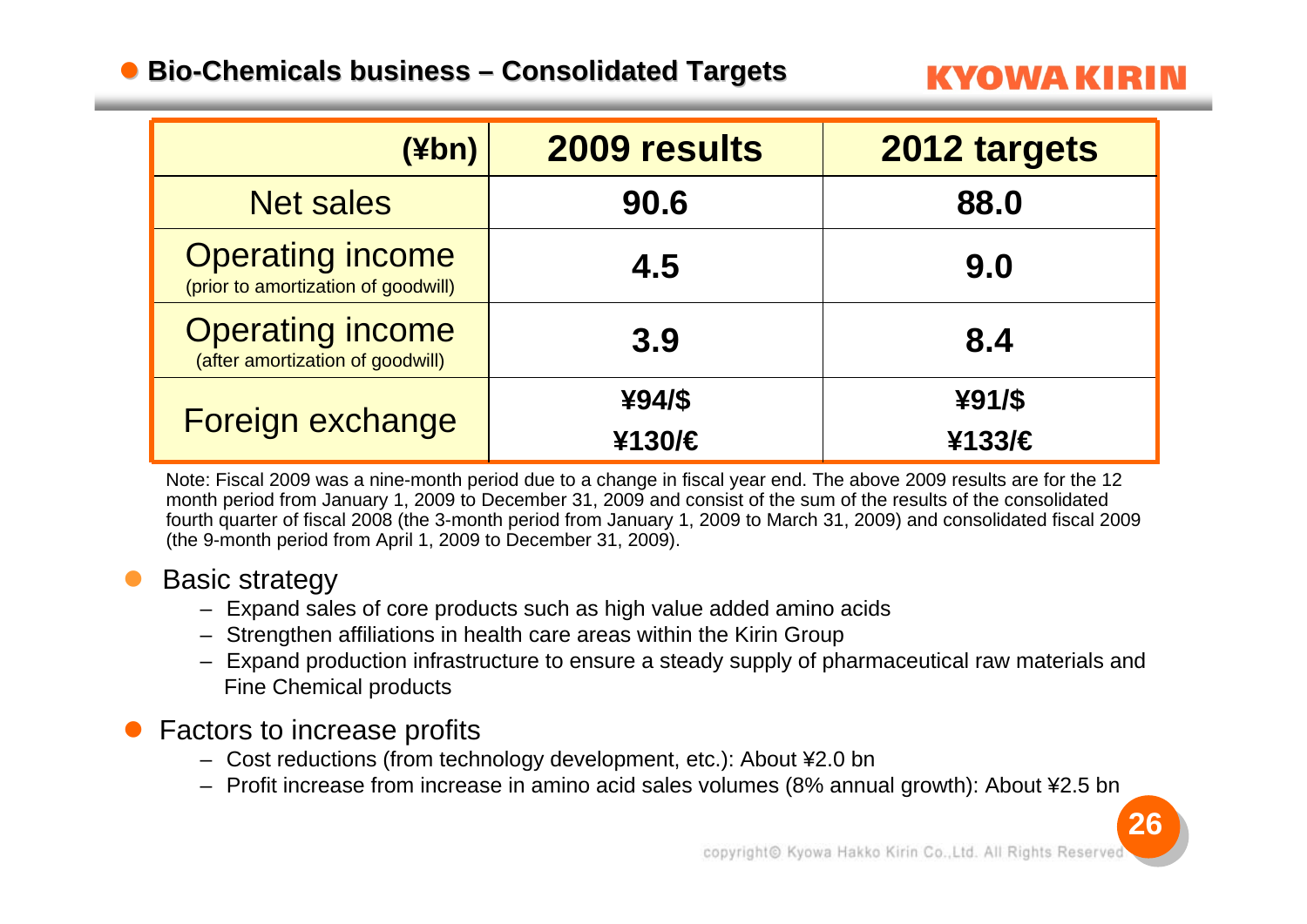

Chemicals business – Medium-term business plan

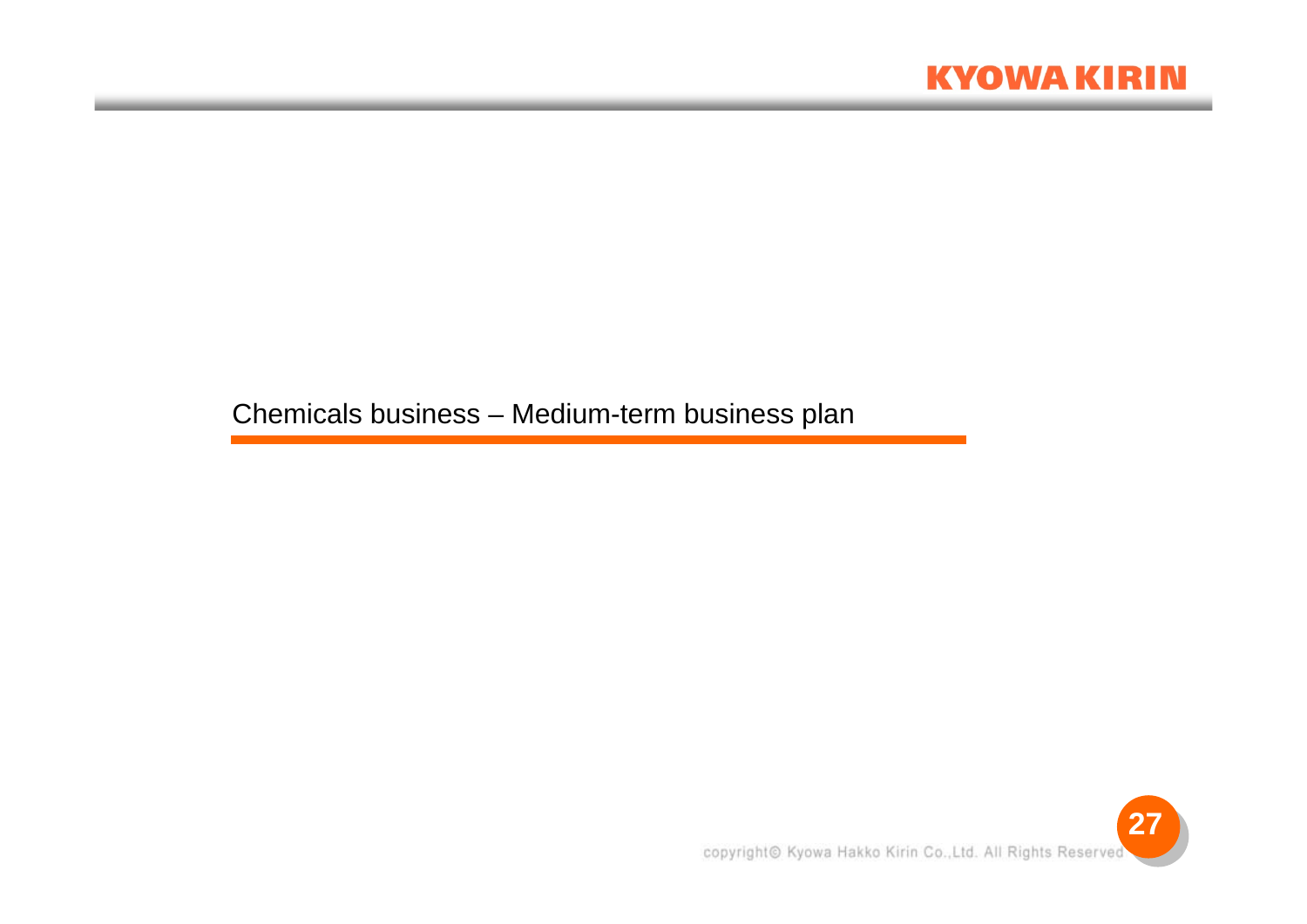## **Chemicals business – Consolidated results targets**

KYOWA KIR

| (Hbn)                                                          | 2009 results | 2012 targets |
|----------------------------------------------------------------|--------------|--------------|
| <b>Net sales</b>                                               | 64.2         | 147.0        |
| <b>Operating income</b><br>(prior to amortization of goodwill) | (5.5)        | 7.0          |
| <b>Operating income</b><br>(after amortization of goodwill)    | (5.5)        | 7.0          |
| <b>Naphtha</b>                                                 | ¥36,000/kl   | ¥52,000/kl   |

Note: Fiscal 2009 was a nine-month period due to a change in fiscal year end. The above 2009 results are for the 12 month period from January 1, 2009 to December 31, 2009 and consist of the sum of the results of the consolidated fourth quarter of fiscal 2008 (the 3-month period from January 1, 2009 to March 31, 2009) and consolidated fiscal 2009 (the 9-month period from April 1, 2009 to December 31, 2009).

#### $\bullet$ Basic strategy

- Strengthen business fundamentals to stabilize profits and expand sales of core products
- Expand sales of environment-friendly chemical products globally
- Maintain a safe and stable operating structure
- $\bullet$  Factors to increase revenues and profits
	- Increased sales volumes from rise in demand for chemical products along with global economic recovery
	- Expand sales of environment-friendly chemical products —one of our strengths
	- Improved product prices from increased raw material and fuel prices
	- Changes to consolidated subsidiaries segment (Other business ⇒ Chemicals business)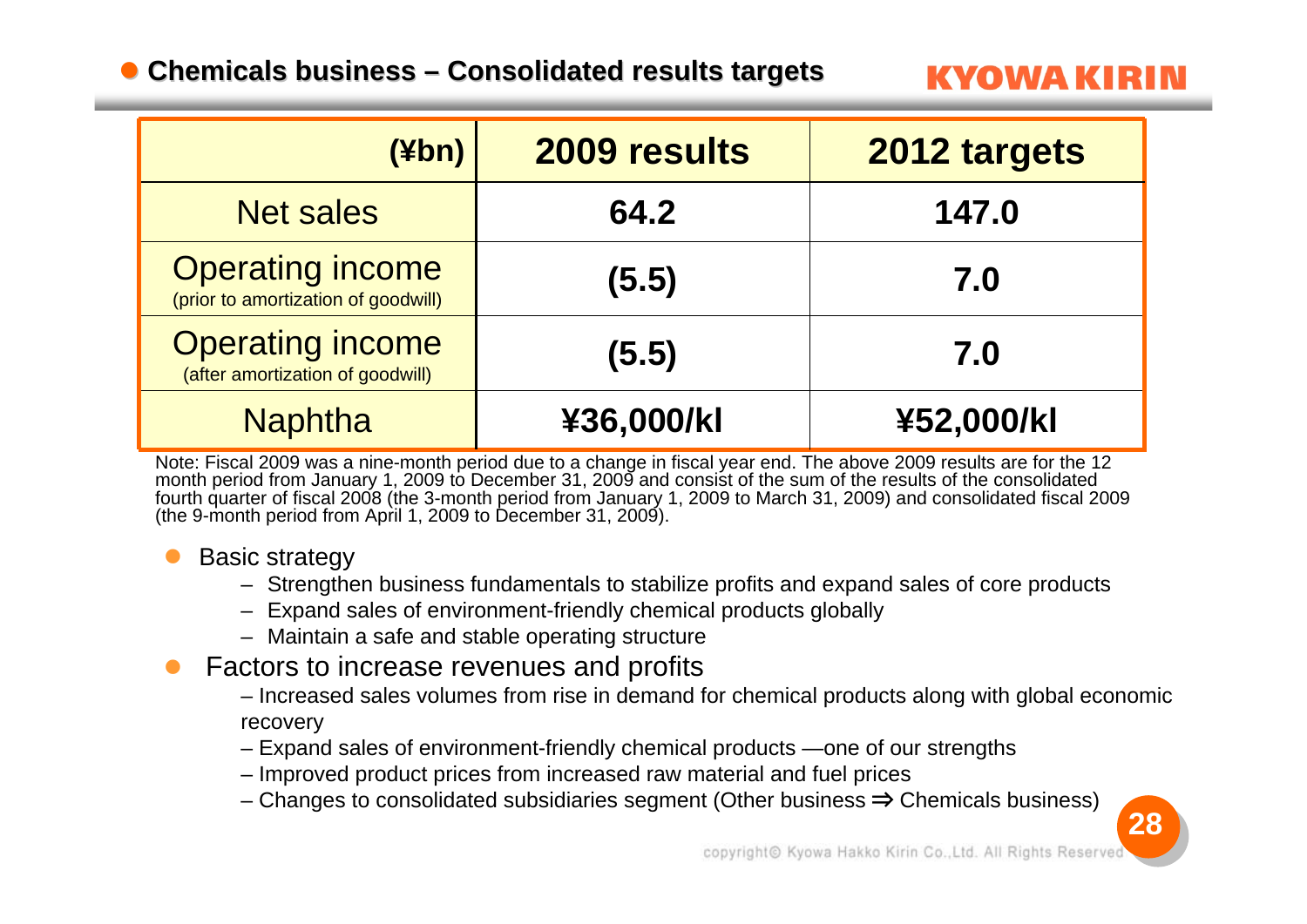## **KYOWA KIRIN**

Shareholder return policy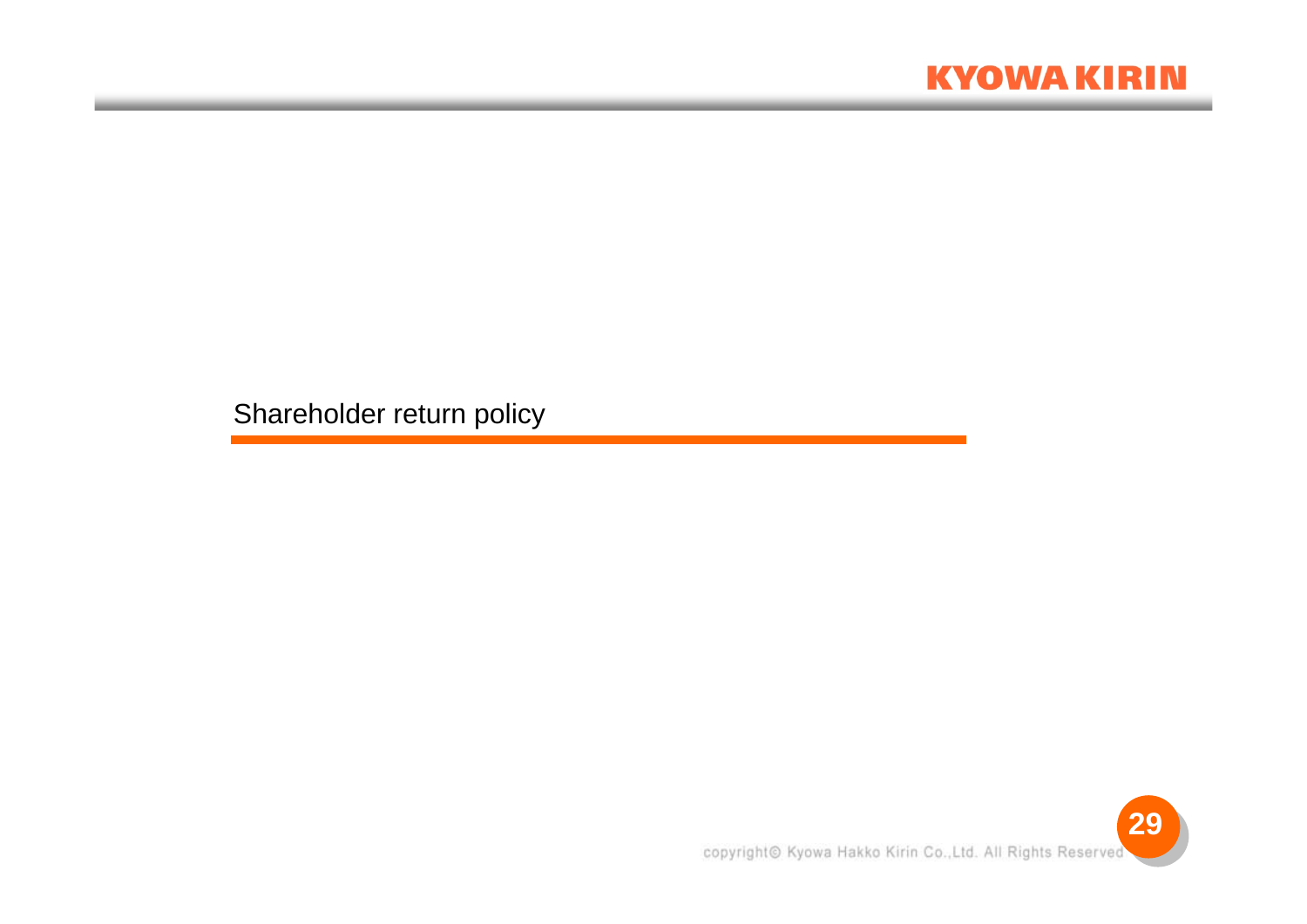**The medium-term business plan targets a consolidated dividend payout ratio of 30% prior to amortization of goodwill**

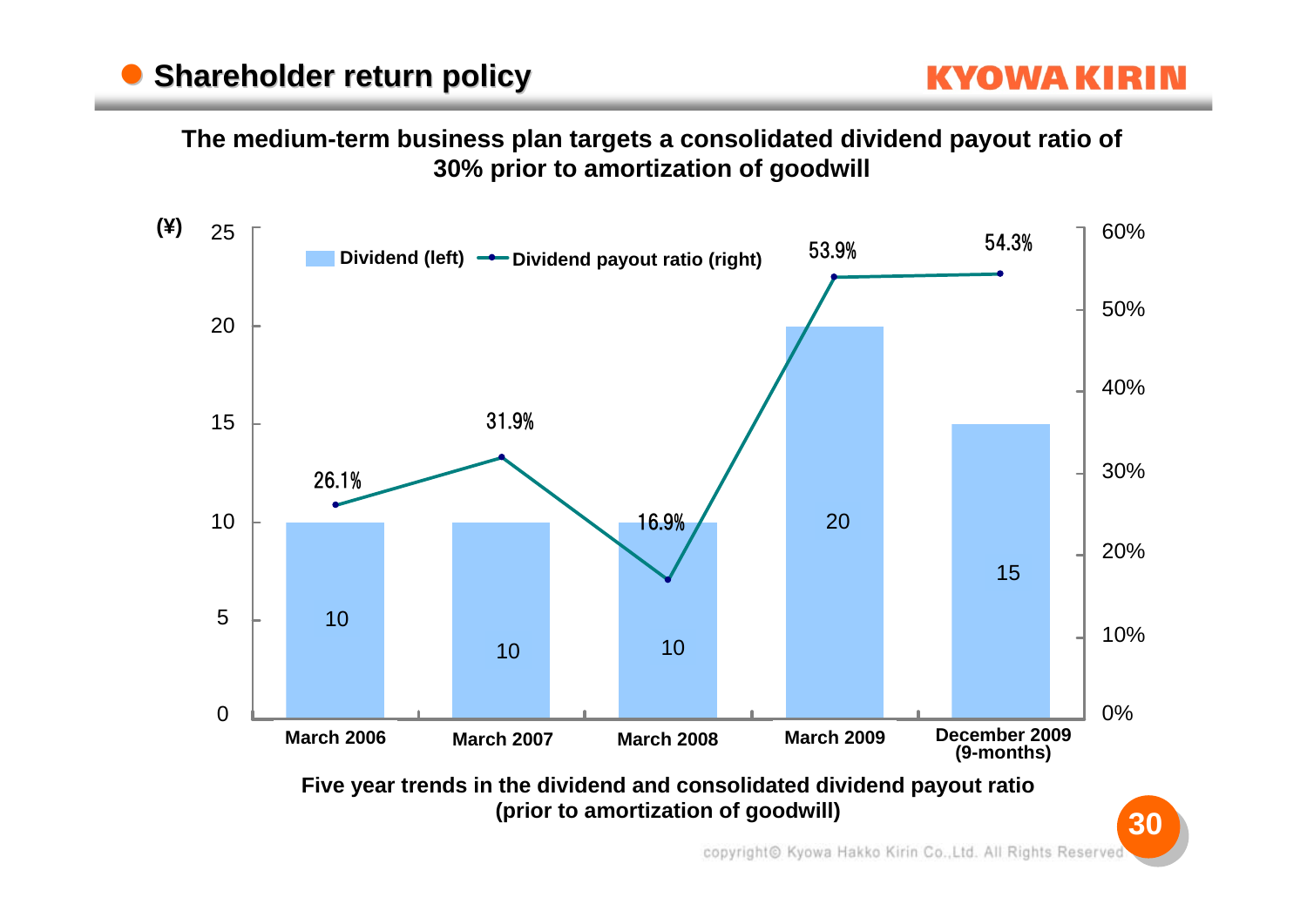

## **Key points of medium-term business plan**

- $\bullet$  Efficiently use business resources to promote rapid Efficiently use business resources to promote rapid progress in our development pipeline
- **Ensure the launch from the second half of the plan** period onwards of new pharmaceuticals developed in house in the US and European markets
- $\bullet$ Improve our sales organizations in the US and European markets in accordance with progress made on the development pipeline